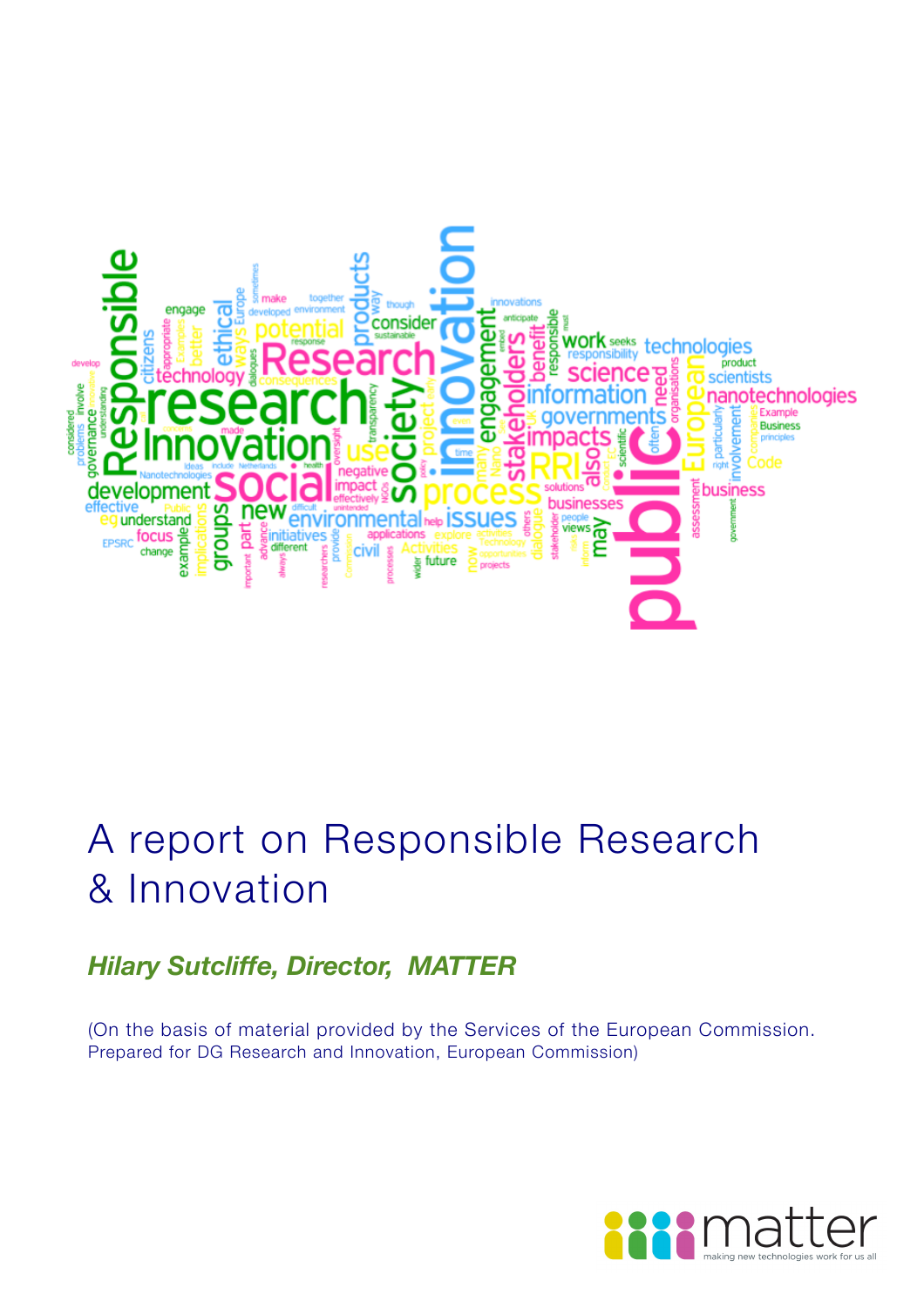## *Table of Contents*

| What do we understand under Responsible Research and Innovation?3                                      |  |
|--------------------------------------------------------------------------------------------------------|--|
|                                                                                                        |  |
|                                                                                                        |  |
|                                                                                                        |  |
|                                                                                                        |  |
|                                                                                                        |  |
|                                                                                                        |  |
|                                                                                                        |  |
|                                                                                                        |  |
|                                                                                                        |  |
|                                                                                                        |  |
|                                                                                                        |  |
|                                                                                                        |  |
|                                                                                                        |  |
|                                                                                                        |  |
|                                                                                                        |  |
|                                                                                                        |  |
|                                                                                                        |  |
|                                                                                                        |  |
|                                                                                                        |  |
|                                                                                                        |  |
|                                                                                                        |  |
|                                                                                                        |  |
|                                                                                                        |  |
|                                                                                                        |  |
|                                                                                                        |  |
|                                                                                                        |  |
|                                                                                                        |  |
|                                                                                                        |  |
|                                                                                                        |  |
|                                                                                                        |  |
| Activities to explore and prioritise social, ethical and environmental issues now and in the future 14 |  |
|                                                                                                        |  |
|                                                                                                        |  |
|                                                                                                        |  |
|                                                                                                        |  |
|                                                                                                        |  |
|                                                                                                        |  |
|                                                                                                        |  |
| Activities to embed openness & transparency in the research & innovation process 17                    |  |
|                                                                                                        |  |
|                                                                                                        |  |
| What type of actions could be foreseen on RRI by the EC and by Member States of the EU 27              |  |
|                                                                                                        |  |
|                                                                                                        |  |
|                                                                                                        |  |
|                                                                                                        |  |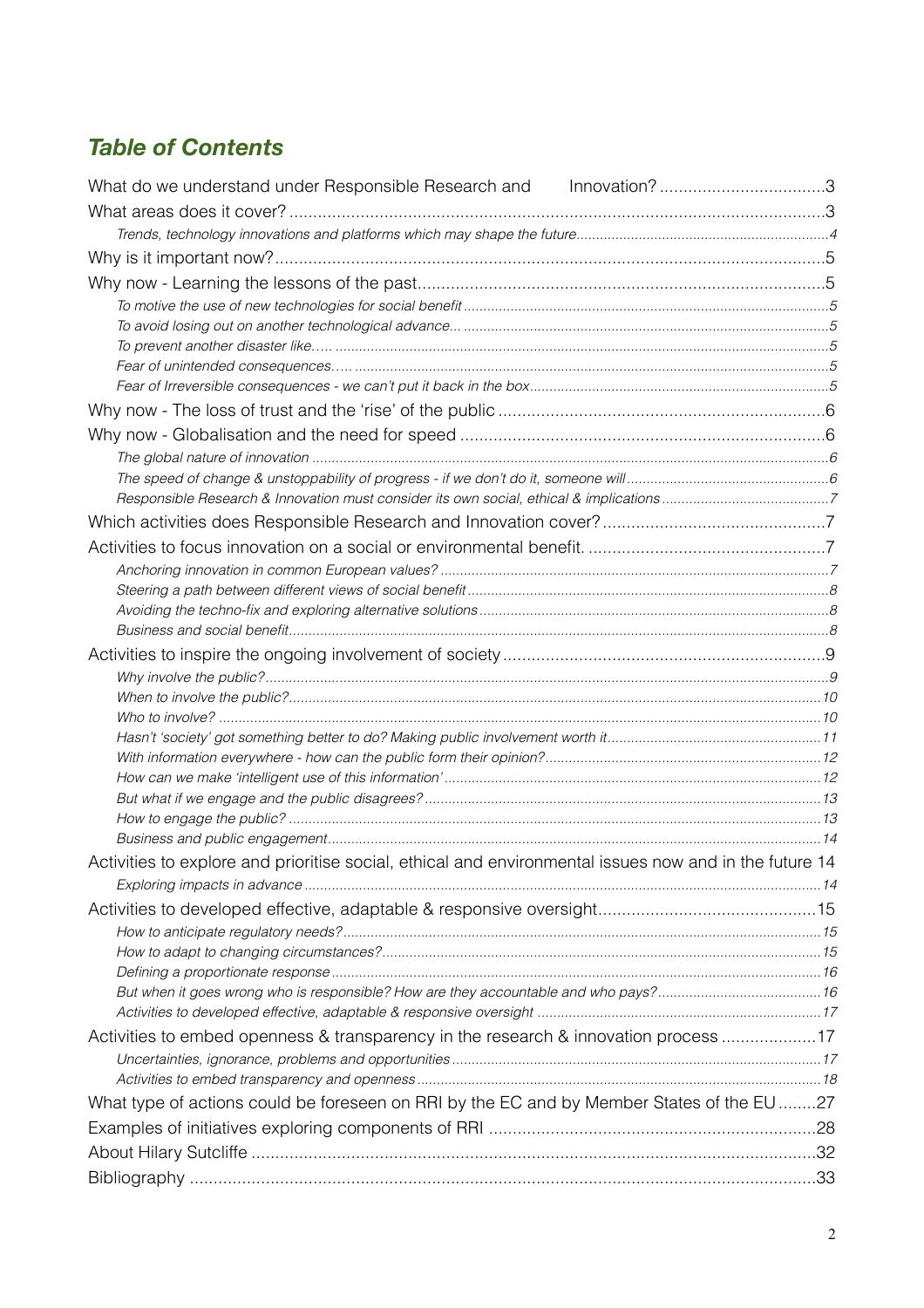## <span id="page-2-0"></span>What do we understand under Responsible Research and Innovation?

### *What is Responsible Research and Innovation?*

The term is new, so definitions are evolving. Current debates suggest that it includes the following<sup>1[2](#page-32-2)[3](#page-32-3)</sup> <sup>4</sup>:

- 1. The deliberate focus of research and the products of innovation to achieve a social or environmental benefit.
- 2. The consistent, ongoing involvement of society, from beginning to end of the innovation process, including the public & non-governmental groups, who are themselves mindful of the public good.
- 3. Assessing and effectively prioritising social, ethical and environmental impacts, risks and opportunities, both now and in the future, alongside the technical and commercial.
- 4. Where oversight mechanisms are better able to anticipate and manage problems and opportunities and which are also able to adapt and respond quickly to changing knowledge and circumstances.
- 5. Where openness and transparency are an integral component of the research and innovation process.

### <span id="page-2-1"></span>*What areas does it cover?*

The debate is currently centred on science and technology-based research and innovation, in particular on emerging technologies - notably nanotechnologies, genomics, synthetic biology and geoengineering. However, the use of the word 'innovation' is commonly used to describe the application of any type of invention which significantly improves products, systems or services.

Responsible Research and Innovation could therefore also encompass, for example, financial instruments, ICT, public policy or community innovations, distribution, service or system innovations, which usually develop separately from the university-led research pathway followed by science and technology and may require different interventions. (See Table 1 on page 5 below)

*Research =systematic investigation to establish facts & reach new conclusions* 

*Invention = a creation resulting from study & experimentation*

*Innovation = a superior process or product, often the effective commercialisation of an invention*

In addition other communities of interest - for example the business and corporate responsibility communities; sustainable development, human rights or consumer groups are also articulating their aspirations for the responsible development of products and services along similar lines to those currently being debated in science and technology - though these discussions are not yet connected. [5](#page-32-5)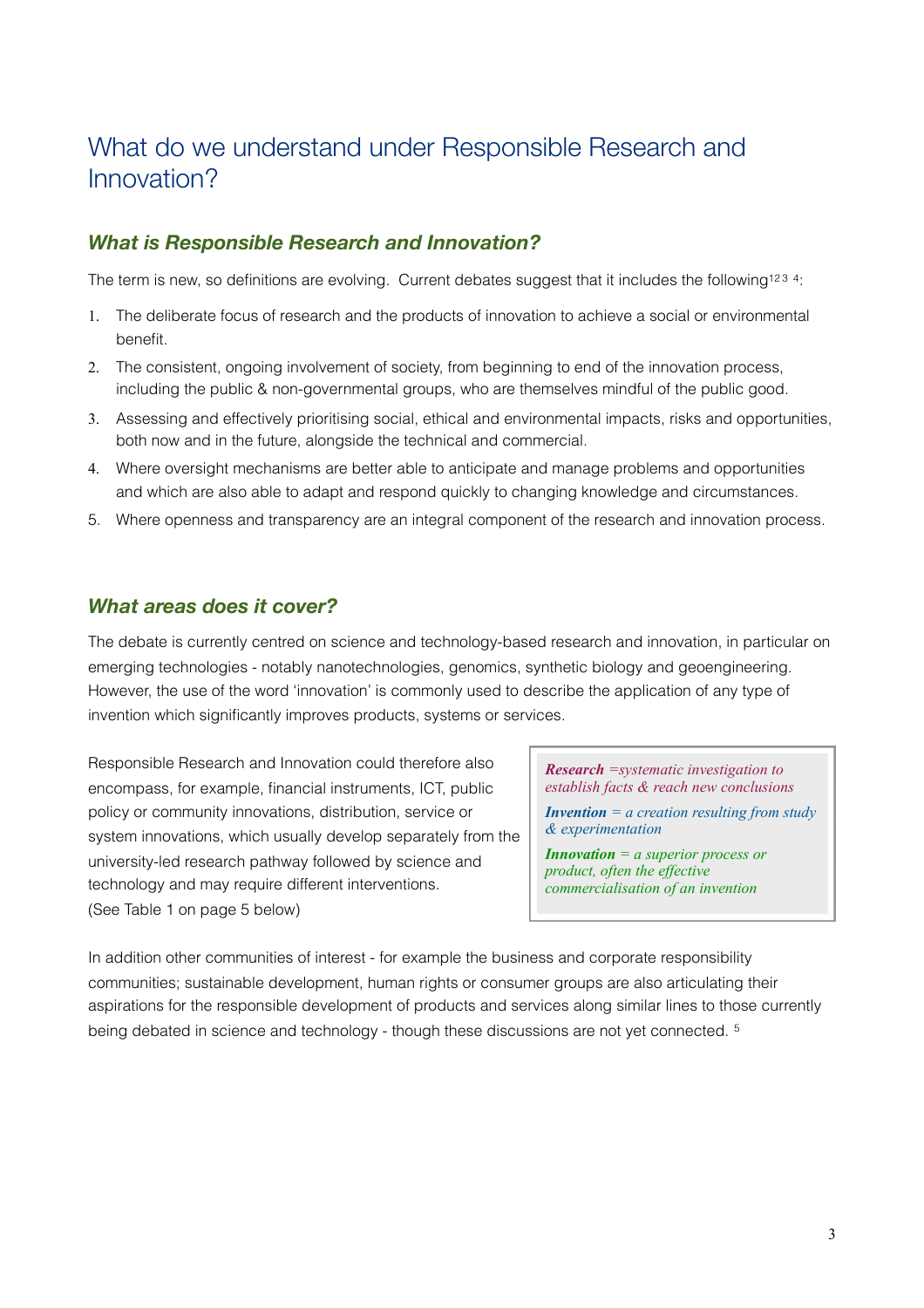#### <span id="page-3-0"></span>**Trends, technology innovations and platforms which may shape the future**

#### **Global Trends**

Climate change, environment, and sustainability

Rapidly growing demand for energy

**Limited resources** 

Shifting centers of economic activity

Growing demand for food, nutrition, and health

Increasing scarcity and unequal distribution of water Corporate global citizenship Limited resources Social life in a technological world Demographics, including shifting populations and mobility

#### **Technology Innovations**

| <b>Vaccines</b>                               | Carbon sequestration        | Smart grids                   | Better health diagnostics        |
|-----------------------------------------------|-----------------------------|-------------------------------|----------------------------------|
| <b>Advanced sensors</b>                       | Soil management             | <b>Smart materials</b>        | High conductivity materials      |
| Next generation electronics                   | Efficient resources use     | Bottom-up manufacturing       | Safer nuclear power              |
| Point of use energy generation                | Climate control             | Renewable energy sources      | Substitute materials             |
| Better food preservation                      | <b>Resilient crops</b>      | Immersive communications      | <b>Targeted pesticides</b>       |
| Smart drugs                                   | Increased land productivity | High value crops              | <b>Biofuels</b>                  |
| Water desalination                            | <b>Thermal insulators</b>   | Efficient resource extraction | Water separation                 |
| Strong, lightweight materials                 | Irrigation                  | Disease management            | Sustainable production processes |
| Automated traffic management Better batteries |                             | <b>Advanced prosthetics</b>   | At-source water purification     |
|                                               |                             |                               |                                  |

| <b>Technology Platforms</b> |                          |                                |                       |
|-----------------------------|--------------------------|--------------------------------|-----------------------|
| Nanotechnology              | <b>Synthetic Biology</b> | Information technology         | <b>Bio-interfaces</b> |
| Geoengineering              | Robotics                 | Biotechnology                  | Web $2.0$             |
| Cognitive technology        | Computational chemistry  | <b>Artificial Intelligence</b> | Data interfaces       |

**Table 1: Prof Andrew Maynard, Tim Harper, Building a Sustainable Future - Rethinking the Role of Technology Innovation in an increasingly interdepndent, Complex & resource-constrained world. Report for World Economic Forum Global Agenda Council on Emerging Technologies, WEFAnnual Meeting 2011**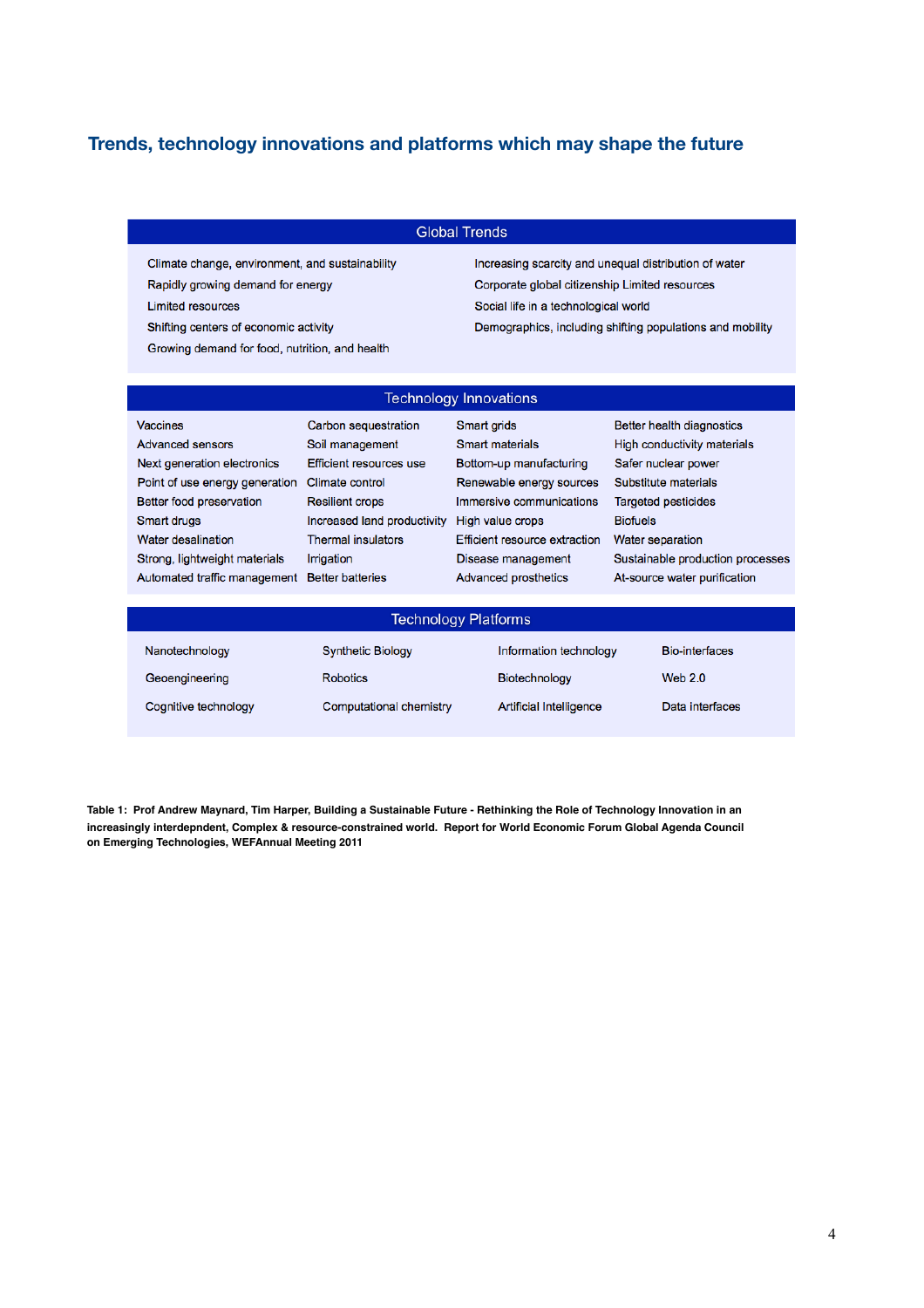## <span id="page-4-0"></span>Why is it important now?

#### <span id="page-4-1"></span>*Why now - Learning the lessons of the past*

A number of specific factors have led to the current interest in Responsible Research and Innovation among policy makers, scientists, civil society groups and businesses. These include, but are not limited to, the following concepts: [6](#page-32-6)[7](#page-32-7)

#### <span id="page-4-2"></span>**To motive the use of new technologies for social benefit**

Innovations in medicines, energy, electronics, materials and computing are becoming more complex, more disruptive and global in their reach and impact (see Table 1 above). But their promise to help solve some of the most pressing problems we face appears more significant and more urgent.

#### <span id="page-4-3"></span>**To avoid losing out on another technological advance...**

The total ban on genetically modified organisms, many believe, has been a significant competitive disadvantage, preventing Europe reaping some of the benefits of this powerful technology, not just commercial benefits, but for people and the environment. As a direct response to this, among other reasons, both the European Commission and member states have sought to engage citizens in evidencebased discussions relatively early in the development of new technologies, particularly nanotechnology and synthetic biology, explicitly to build the knowledge and confidence of citizens.

#### <span id="page-4-4"></span>**To prevent another disaster like…..**

The genuinely catastrophic effects of, for example, asbestos, CFCs, some put GM crops in this category, has focused the concern of politicians, businesses, civil society groups and the public on how to prevent such disasters occurring yet again.

#### <span id="page-4-5"></span>**Fear of unintended consequences…..**

The potential for negative unintended consequences, of even seemingly beneficial innovations, is a powerful driver for RRI. The impacts of our innovations are documented compellingly by Lord Robert Winston's book *Bad Ideas, An arresting history of our inventions[8](#page-32-8)*. He demonstrates how difficult it is to anticipate

*"in every act of creation and innovation there exists the potential, also, for our undoing."*

> *Lord Robert Winston Bad Ideas; an arresting history of our inventions*

<span id="page-4-6"></span>negative consequences, manage for them in advance and change course when problems arise.

#### **Fear of Irreversible consequences -** *we can't put it back in the box*

The potential for and fear of irreversible human health or environmental disruption, accidental or deliberate, is magnified as the technologies become more complex, more difficult for non-experts to understand and more disruptive or pervasive.

*RRI is about trying to get better at anticipating problems, taking into account wider social, ethical and environmental issues and being able to create flexible and adaptive systems to deal with these unintended consequences. This is sometimes called 'Anticipatory Governance'.[9](#page-32-9)*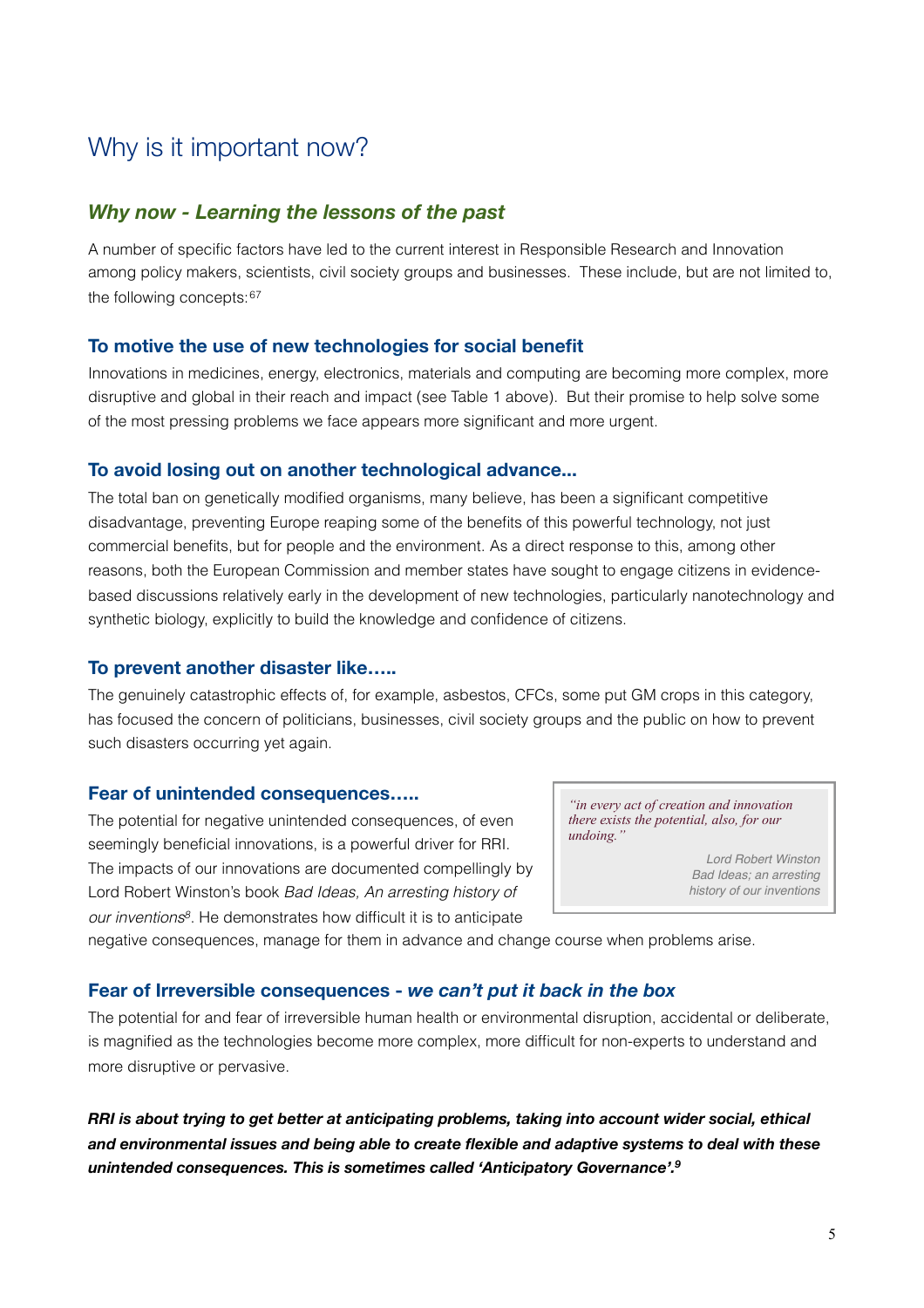### <span id="page-5-0"></span>*Why now - The loss of trust and the 'rise' of the public*

Previous 'techno-disasters' together with the many facets of the current financial crisis have resulted in a loss of public trust in business and governments across the world with European countries the least trusting of their own governments and business.[10](#page-32-10)

Public dialogues show that citizens are often sceptical about the motivations of all groups - for example governments *"are they so busy trying to suck up to business they'll let profit trump safety?"*[11](#page-32-11) businesses - *'"are they just trying to part me from my money?*" and even scientists who are among the most trusted - *"are they doing it for the accolades, just to prove they can?'"*

This distrust manifests itself in many ways, but has stimulated the public and civil society stakeholders to be more interested and more vocal about the way governments and companies do what they do. Their influence is increasing all the time, from the impact of public *disapproval* - such as the reaction to GM plants and nuclear power - to the impact of their *approval* - the rise of organics, the movement to improve labour standards in business, the growing public involvement in many countries in the shaping and delivery of public services.

This lack of trust makes it difficult for governments and businesses to persuade citizens that the science and technology choices they fund are for the public good and not simply for financial or personal gain and new approaches are needed to involve all groups in thinking through the choices and the decisions that are made.

*RRI is about creating a shared understanding of the appropriate behaviours of the EC, governments, business and NGOs which is central to building the trust and confidence of the public and other stakeholders in the safe and effective systems, process and products of innovation.*

### <span id="page-5-1"></span>*Why now - Globalisation and the need for speed*

#### <span id="page-5-2"></span>**The global nature of innovation**

Innovations these days are global in reach and potential. Innovation is the source of considerable competitive advantage for all nations and Europe does not act in isolation. Achieving the balance of innovation and growth with the need for effective, safe and appropriate products is the challenge of RRI.

*"We need to do much better at turning our research into new and better services and products if we are to remain competitive on the global marketplace and improve the quality of life in Europe."*

> **Europe's flagship programme - Innovation Union**

#### <span id="page-5-3"></span>**The speed of change & unstoppability of progress - if we don't do it, someone will**

The way we work, the products we use and the way we live our lives appears to be changing; these

*"innovation is society in the making."* **Pierre-Benoît JOLY Senior Research Fellow INRA/SenS and IFRIS, Paris** changes sometimes seem to happen with breathtaking speed and 'progress' feels unstoppable. Some feel the 'tyranny['12](#page-32-12) of the speed of change means our governments, businesses and we as individuals make the wrong choices.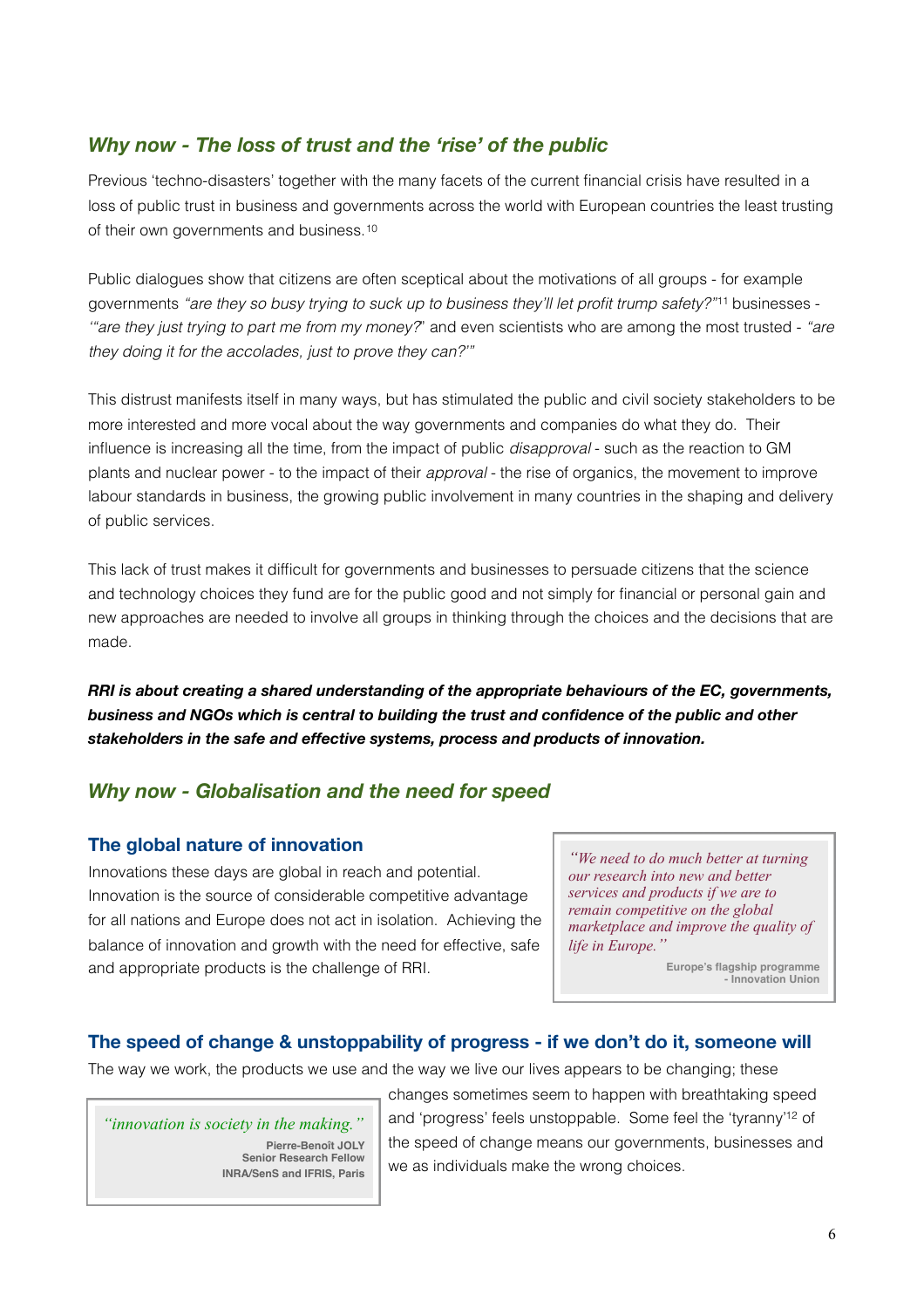Some consider this drive for progress to be a false or illusory need, while many see it as an essential component of growth and progress and fear we will be left behind and seriously disadvantaged by those in other regions and markets who embrace these changes more readily.

*RRI aims not to be a barrier to innovation but a stimulus for success. Growth based on genuine innovation; which brings to life sustainable development and involves society in the creation of its vision, the articulation of its values and the shaping of its products will allow Europe to be a hub of innovation for the benefit of us all.*

## <span id="page-6-0"></span>**Responsible Research & Innovation must consider its own social, ethical & implications**

But those involved in researching and delivering RRI must also consider carefully the benefit and risks of their own proposed approaches; assessing their potential impact and the potential for unintended consequences. They must also engage their own stakeholders in developing mutually beneficial solutions with the public good in its most holistic sense in mind.

## <span id="page-6-1"></span>Which activities does Responsible Research and Innovation cover?

### <span id="page-6-2"></span>*1. Activities to focus innovation on a social or environmental benefit.*

The ultimate gain of new technologies, to provide socially or environmentally beneficial solutions to intractable problems and drive the growth of European economies, sounds like a simple, laudable goal, but brings with it many dilemmas and difficulties.

Responsible Research and Innovation, *as a process*, seeks to explore these dilemmas in a thoughtful, inclusive, though still practical way. Responsible Research and Innovation *as an outcome* seeks to generate the 'right' end points which benefit people, planet and profit.

#### <span id="page-6-3"></span>**Anchoring innovation in common European values?**

The starting point could be to understand where we want to go with our innovations and then follow that with how we want to get there? To achieve this in a coherent way would perhaps require a common European values<sup>13</sup>. Though these European Values have not been codified, nor explored with its citizens, perhaps The Treaty of the European Union and Charter of Fundamental Rights of the European Union could be considered to provide 'anchorpoints' with which governments can use to begin to create a shared understanding of RRI and the common European values which underpin it? [14](#page-32-14)

The growth strategy for the EU, Europe 2020, articulates a vision for a smart, sustainable and inclusive economy, delivering high levels of employment, productivity and social cohesion.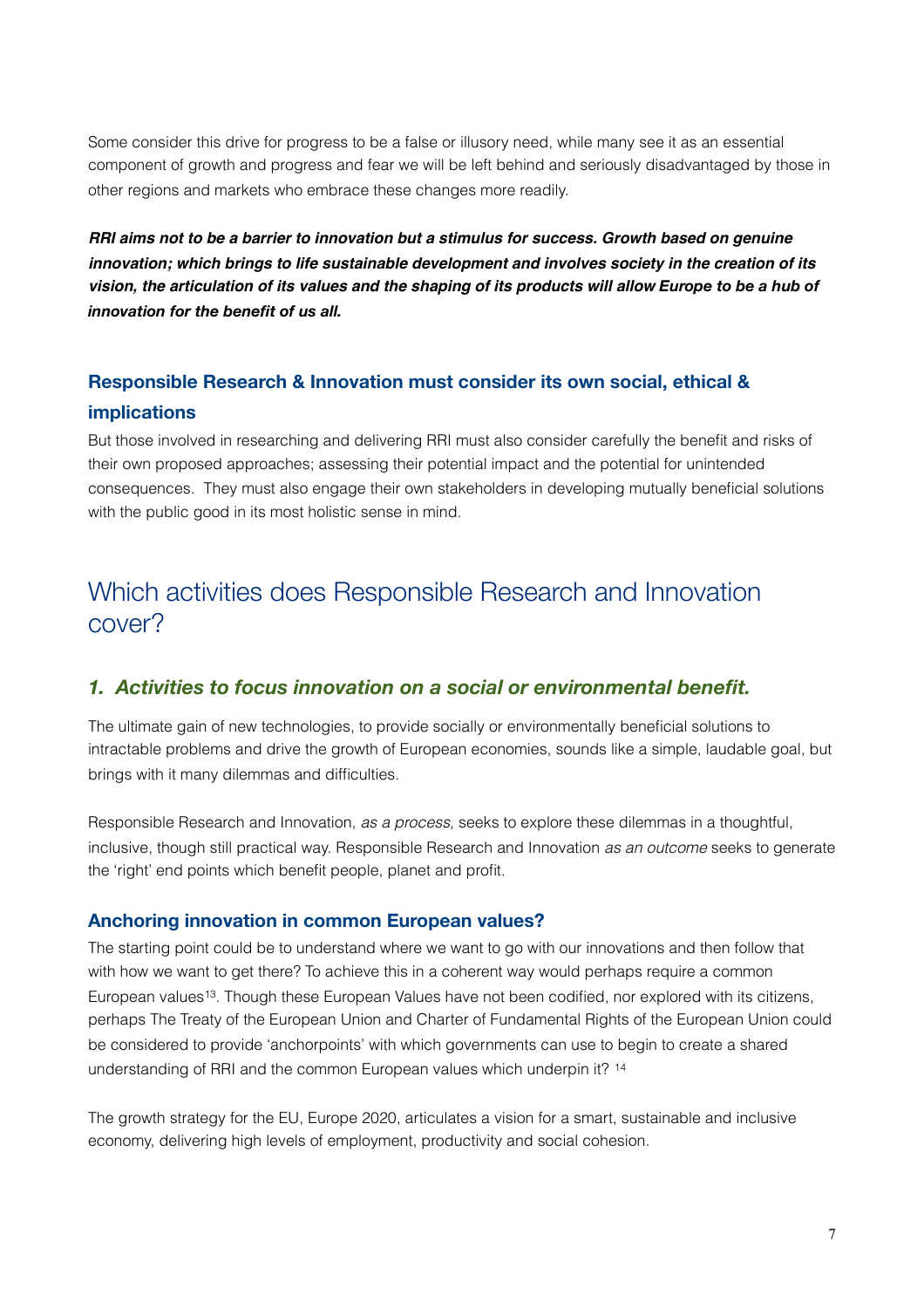Research and innovation are central to delivering the five ambitious objectives on employment, innovation, education, social inclusion and climate/energy. Perhaps **Responsible** research and innovation could be said to help deliver them in a way which is smart, sustainable and inclusive?

#### <span id="page-7-0"></span>**Steering a path between different views of social benefit**

Even should such common values be possible, people will always disagree about what a social benefit is. For example there are disputes about the validity of areas of research (eg technologies which 'tinker with nature'), product applications (eg alternative energy solutions) or impacts of applications (eg privacy impacts of ICT). With such disparate views it is not easy for governments, companies and research funders to steer a path which avoids being paralysed into inaction or steered into mediocrity.

*RRI seeks new ways to understand these differences and explore their implications as an integral part of the innovation process. It involves stakeholders from the very earliest stages and incorporates these new perspectives into innovation design.*

#### <span id="page-7-1"></span>**Avoiding the techno-fix and exploring alternative solutions**

Many of the problems we face are urgent - climate change, poverty, health are not issues we can put off for another day and science and technology will undoubtedly make a real contribution to the development of solutions. But there is a growing concern that society's enthusiasm for 'quick-fix' technological solutions may not always be the best or only solution to a problem.

Different approaches, such as systems changes, distribution issues, community or simply uncommercial applications may also be part of the solution, often in conjunction with technologies. One of the great challenges of RRI is to understand how these innovations can be used appropriately and effectively and not close off other pathways which may also need to be part of our 'armoury'.

RRI seeks to find ways to think through benefits as well as risks in the round & evaluate all potential *solutions as equal. Where other approaches appear important, but difficult, it seeks to find ways to motivate their consideration & use.*

#### <span id="page-7-2"></span>**Business and social benefit**

Though there is much work being done about the science and research aspects of Responsible Innovation, there is less debate and very few initiatives to effectively engage business about the issues which arise for them. Public dialogues indicate that it is most often at the commercialisation stage of inventions that the major concerns arise[15](#page-32-15). This is perhaps partly because that is the point at which they become available and begin to have their social/environmental impact, and partly because this is usually the first time that the public comes into contact with them.

Businesses argue that if there wasn't a social benefit to their product they wouldn't have any customers. Others feel that the profit motive and focus on creating shareholder value is often pursued at the expense of society or the environment and that customers are manipulated to purchase things they don't need or which are actually bad for them.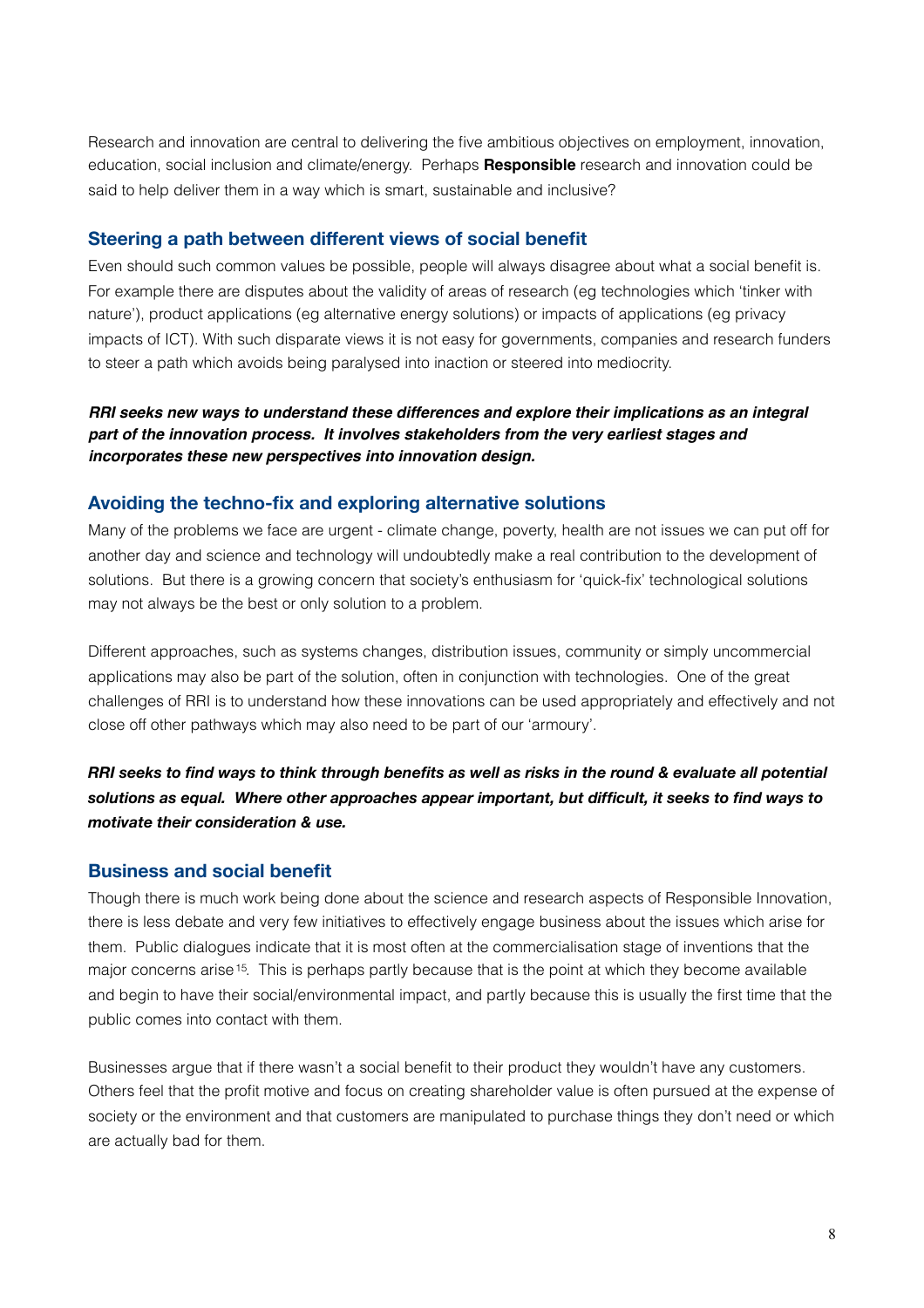But as customers become more demanding, environmental imperatives escalate and the behaviour of companies is scrutinised more closely by investors, media and civil society, the responsible innovation imperative grows. Social responsibilities have, up to now, been focused on environmental or human rights issues such as labour standards, worker safety and product safety, this will increasingly expand to consider the focus and processes of innovation for social benefit.

#### *RRI gets to the fundamentals of corporate responsibility: the role of companies in society, their relationships and their responsibilities for the wider impacts of their products and processes.*

#### <span id="page-8-0"></span>*2. Activities to inspire the ongoing involvement of society*

The involvement of the public and civil society stakeholders in the processes and outcomes of research and innovation is a key component of RRI, though the appropriate focus, timing and method of such involvement is the subject of much discussion among experts.

#### <span id="page-8-1"></span>**Why involve the public?**

#### **Building public acceptance of innovation - propaganda or democracy in action?**

Innovation only works if someone wants it and is prepared to pay. The confidence of the customer - a business, government or citizen - is essential to its success. 'Smoothing the innovation pathway[16'](#page-32-16) by trying to build public acceptance of a technological choice through communication and engagement is considered by some to be inappropriate government propaganda; whilst others see it is an essential role of government to inform its citizens appropriately of the paths to prosperity it has chosen and been democratically elected to deliver.

#### **Moral responsibilities to citizens and taxpayers?**

Many believe there is a moral responsibility of governments and other bodies to give citizens a genuine say in the direction and purpose of innovation over and above that given by exorcising their rights through the democratic process. This moral aspect focuses particularly on the use of taxpayers money on EC and government-funded research programmes, but also can encompass the responsibilities of companies in society.

#### **Citizen's as co-creators of innovation**

Other public involvement puts citizens at the centre of innovation, such as open source software, wikipedia, customer developed mountain bikes and kite surfers, 'crowd-funding' and other customer-led entrepreneurial ventures. In fact these types of organisation rely on their customers for their R&D. It is unclear how far this melding can go, but even large companies such as Procter and Gamble and GSK seek innovative ways to engage with more unusual partners and members of society as a central part of their R&D. P&G aiming to 'embrace the collective brains of the world', to tap the input of scientists, inventors, suppliers and the public to ensure it doesn't miss out on new opportunities and it gets the buy-in of customers right at the start.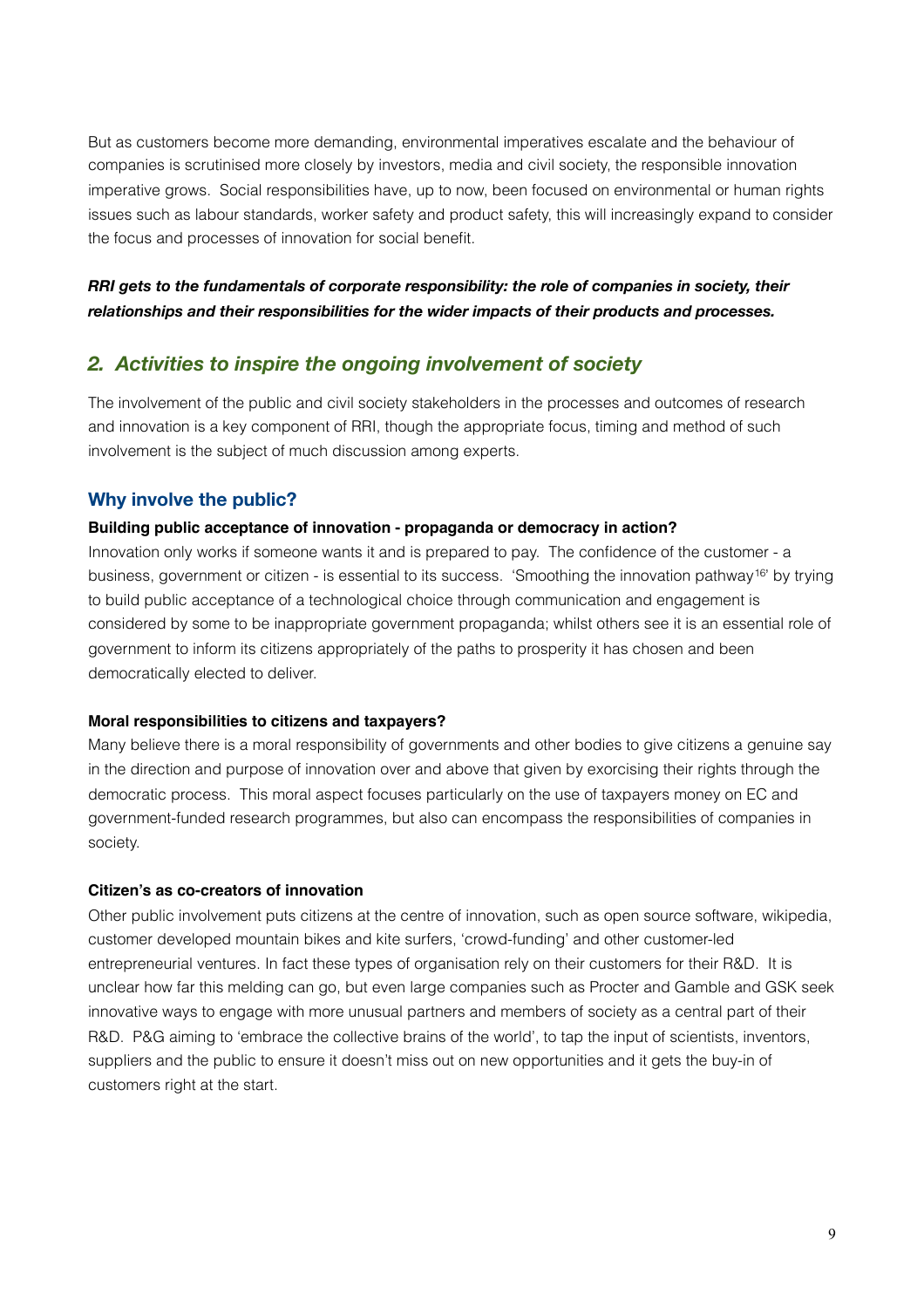#### **Because it makes innovation more effective**

In the 'old days' governments invested in science, supported businesses start ups and then new products came out of the innovation pipeline and they let the market decide which was best. But with greater need to get the 'right' impacts and serious pressures to provide value for tax payers' money, there is a shift to identifying societal challenges as the basis for research and innovation. For example - climate change mitigation, ageing populations, poverty alleviation, disease prevention.

But there is not yet consensus about whether this is the best route to achieving these solutions. Though evidence is building, the question remains - is 'directed' research like this, in fact, the most effective way of achieving the social impacts which are sought? Inventions and innovations notoriously *don't* come from 'Eureka' moments, but through long processes of reflection, by accident or through unusual collaborations and connections[17](#page-32-17). But on other occasions the pressing need to respond to events or solve immediate problems inspires quantum leaps that would not have been achievable without that stimulus - eg the Manhattan project or the Space Race.

*"Great breakthroughs are closer to what happens in a flood plain: a dozen separate tributaries converge, and the rising waters lift the genius high enough that he or she can see around the conceptual obstructions of the age"*

**Stephen B Johnson The Ghost Road and Where good ideas come from. A natural history of innovation**

*RRI does not shut off options, but opens them up. If connections are what makes inventions and innovation happen, RRI is a more deliberate way of making that happen. It is fundamentally about making better connections with more people to enrich our innovation process and create better, more sustainable products.*

#### <span id="page-9-0"></span>**When to involve the public?**

One of the challenges of RRI is to be more innovative and inclusive about embedding the involvement of the public within at all stages of research and innovation without wasting their time and other people's money.

This could entail the participation of the public and other stakeholders right at the start of the process in shaping a vision of the future to which innovation can be directed. It may then be appropriate to help prioritise the directions of research; the inclusion, or not, of cutting edge science; the shaping of the applications of invention and their use, disposal or recycling.

RRI challenges each actor in the innovation process to play their part and it explores when and how *best to involve the public and others stakeholders appropriately and effectively in their particular part of the process.*

#### <span id="page-9-1"></span>**Who to involve?**

Developing the appropriate strategy to involve the different groups in innovative and mutually useful ways is central to effective Responsible Research and Innovation.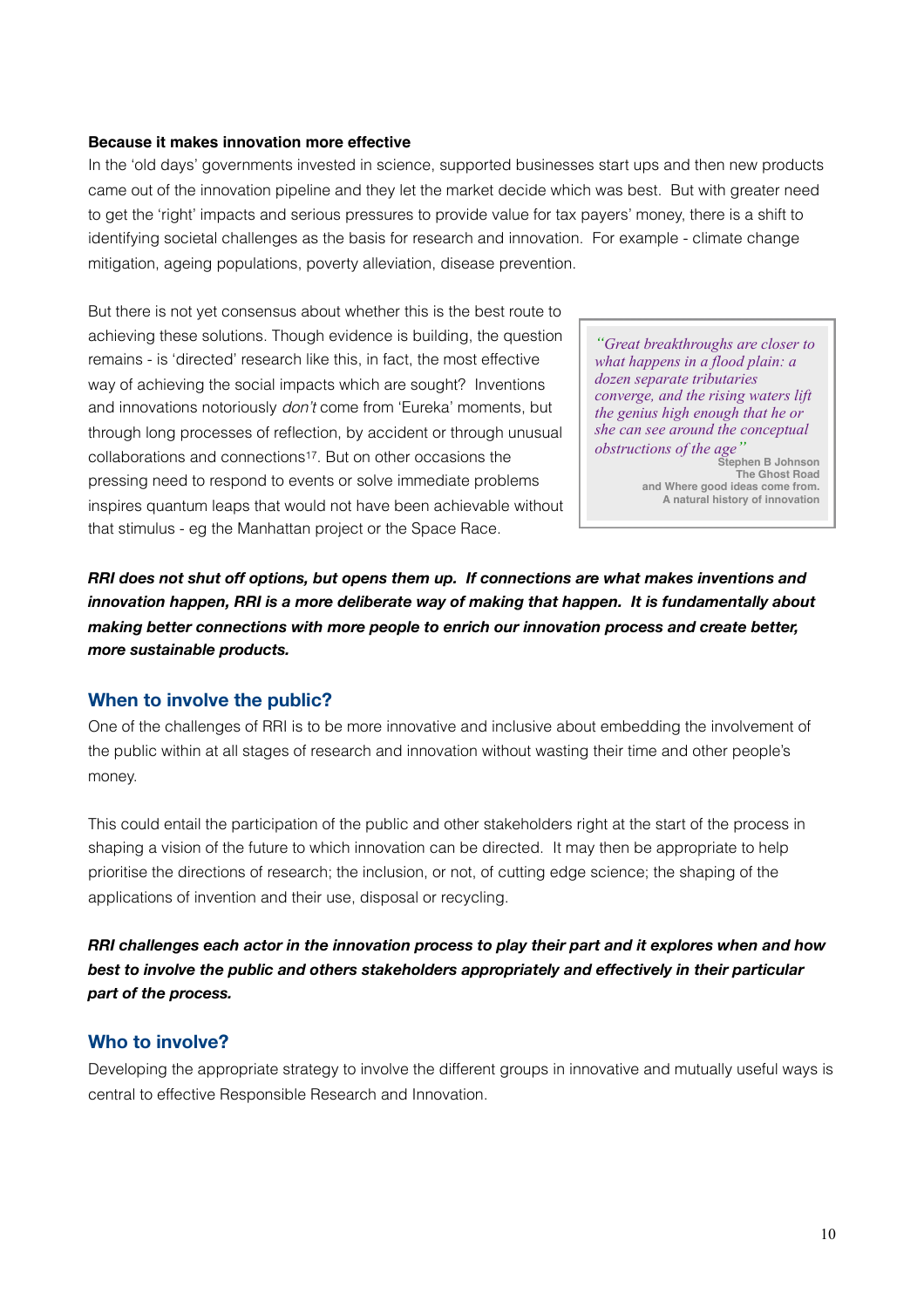#### **Who is 'The Public'?**

The public tends to mean ordinary people from all walks of life in their personal capacity. They are 'recruited' by professional research organisations to represent the views of the rest of us and are usually chosen to be demographically representative to ensure as fair a cross-section as possible.

#### **Civil Society Groups - providing valuable independence & oversight or malicious scare-mongerers?**

However 'professional stakeholders' - campaigning groups, consumer organisations, think tanks, independent social science institutions and others are also trusted and important intermediaries between governments, businesses and the public and are considered 'publics' in their own right.

Public dialogues have made clear that independent oversight of business and government plays a valued role in holding institutions to account and building reassurance among the public that 'the system' is working effectively.[18](#page-33-0) Responsible governments themselves set up independent bodies to keep them honest and provide impartial advice in many different areas from climate change to drugs policy.

Civil society groups, for the moment, are the most trusted groups in society among members of the public.[19](#page-33-1) However others are concerned that campaigning groups, far from upholding the public good, have sometimes deliberately manipulated the public for political ends resulting in the spread of incorrect information and ultimately lost commercial and social or environmental opportunities.

The legitimacy of such civil society groups is on occasion called into question, sometimes appropriately and sometimes for political or more mischievous ends. But if these groups are the play the role of calling to account those in power and representing the public good and alternative views of society, they must also be mindful of their own responsibility and accountabilities.

There is little help and guidance on this in relation to RRI, but the Global Reporting Initiative (an independent network-based organisation that produces a comprehensive sustainability reporting framework) has a supplement now for NGOs to support them in demonstrating their own social responsibility[20.](#page-33-2)

*RRI explores how to build the capacity of the civil society groups to provide this independent view and enable them to hold institutions to account effectively on behalf of the public, the environment or society as a whole.*

#### <span id="page-10-0"></span>**Hasn't 'society' got something better to do? Making public involvement worth it**

Some go as far as to suggest that it is one's 'duty as a citizen' to engage with governments, academics and business about various subjects, from community policing and town planning to alternative energy and synthetic biology. That may or may not be so, but certainly public engagement sponsors must be careful to make sure it worth the valuable spare time of a member of the public, usually giving up an evening after a hard day's work, to participate in their initiatives.

#### **When is it worth it?**

The public considers it 'worth it' when their views have been listened to and taken into account.<sup>21</sup> This is particularly so where their personal interest is engaged - eg observations on medical applications, or community initiatives.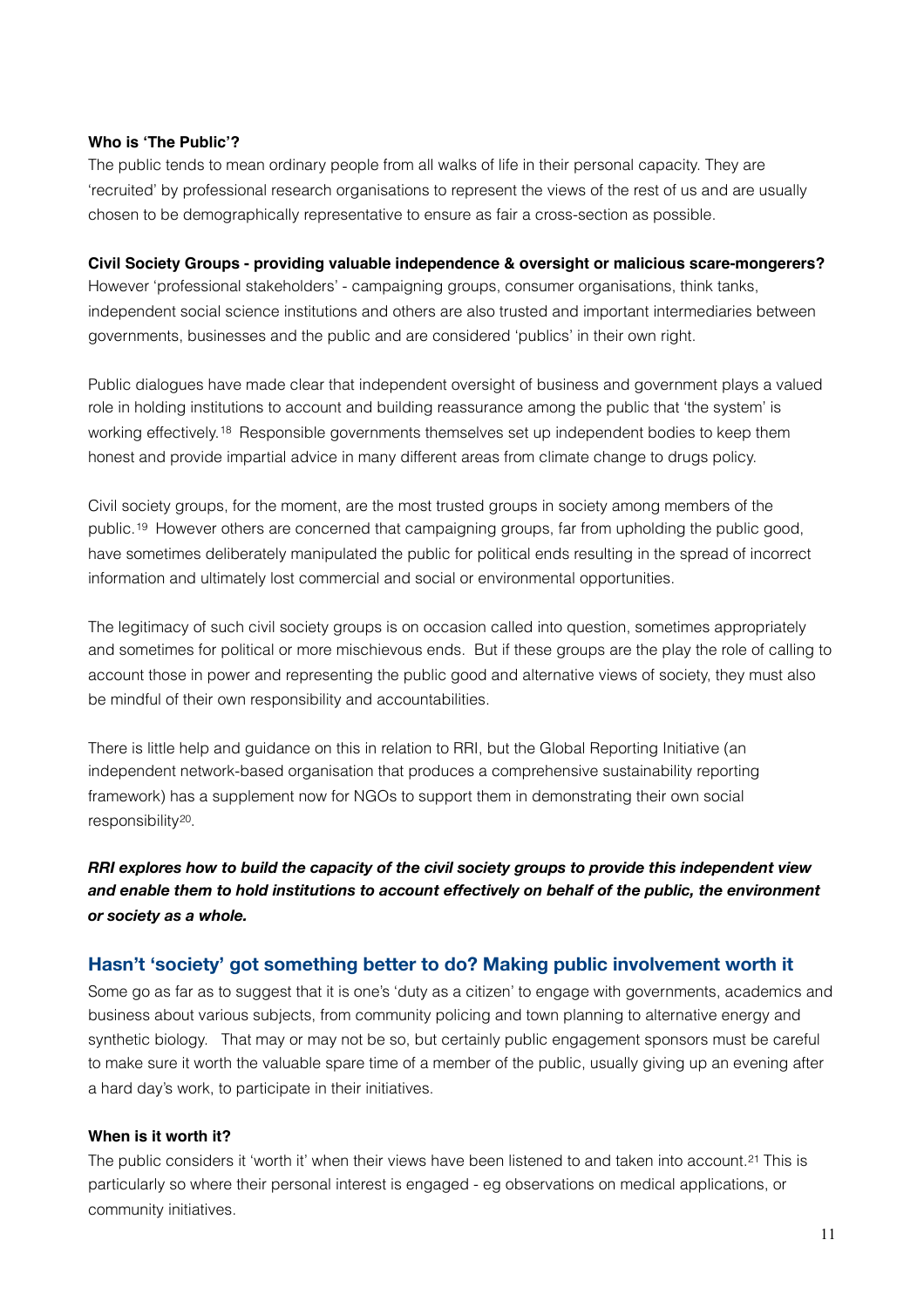#### **Could 'empowerment' be a substitute for taking responsibility?**

Anecdotal concerns suggest that public engagement can be interpreted as a distraction from the very tough task of all those involved simply fulfilling their responsibilities to develop effective, safe sustainable innovations.

**RRI seeks to inspire and motivate public engagement funders to ensure that participants involvement is sought in a rigorous and professional manner and that their perspectives are considered and taken into account. Notably absent in virtually every dialogue to date is any attempt to feedback to participants and to wider society about how the input was used, how it influenced the process under discussion and why the chosen cause of action was taken, particularly if it is contrary to the views elicited through the involvement process.**

#### <span id="page-11-0"></span>**With information everywhere - how can the public form their opinion?**

An 'informed public' is the aspiration behind many of the theories and practice of public participation. The concept being that if the public has a basic understanding of science and the scientific process it will equip them to make 'better' judgements.

*"When we change the way we communicate, we change society"*

**Clay Shirky Here Comes Everybody**

More information is available as the use of the internet and social media increases; scientific papers increasingly published on the internet; other 'open source' initiatives give greater access to previously proprietary information and 'old' media becomes more interested in the process and products of innovation.

However, information does not necessarily inform. Does all this simply add to information overload? Can scientific papers be understood or put in context by the ordinary citizen? Should more be done to 'translate' science and social science for the public? But the nature of science is that experts disagree, which is often unsettling to the non-scientist.

As conflicting opinions and different perspectives are aired and there is also more ill informed, simplistic or deliberately misleading information to consider, it is increasingly difficult for media<sup>[22](#page-33-4)</sup>, policy makers, let alone the public, to make sense out of the 'noise'. This adds to the uncertainty and heightens concern, leaving citizens confused, bored or disengaged and policy makers paralysed or hedging their bets.

#### *One of the most significant challenges of RRI is to consider carefully what information and engagement people want and need to help them give an informed opinion and deliver it clearly and effectively*

#### <span id="page-11-1"></span>**How can we make 'intelligent use of this information'**

Experts call for the 'intelligent use of information'. Again, it is by no means clear what 'intelligent' is in many circumstances. Certainly those it affects negatively will rarely think it intelligent, whether that be business, the public or civil society.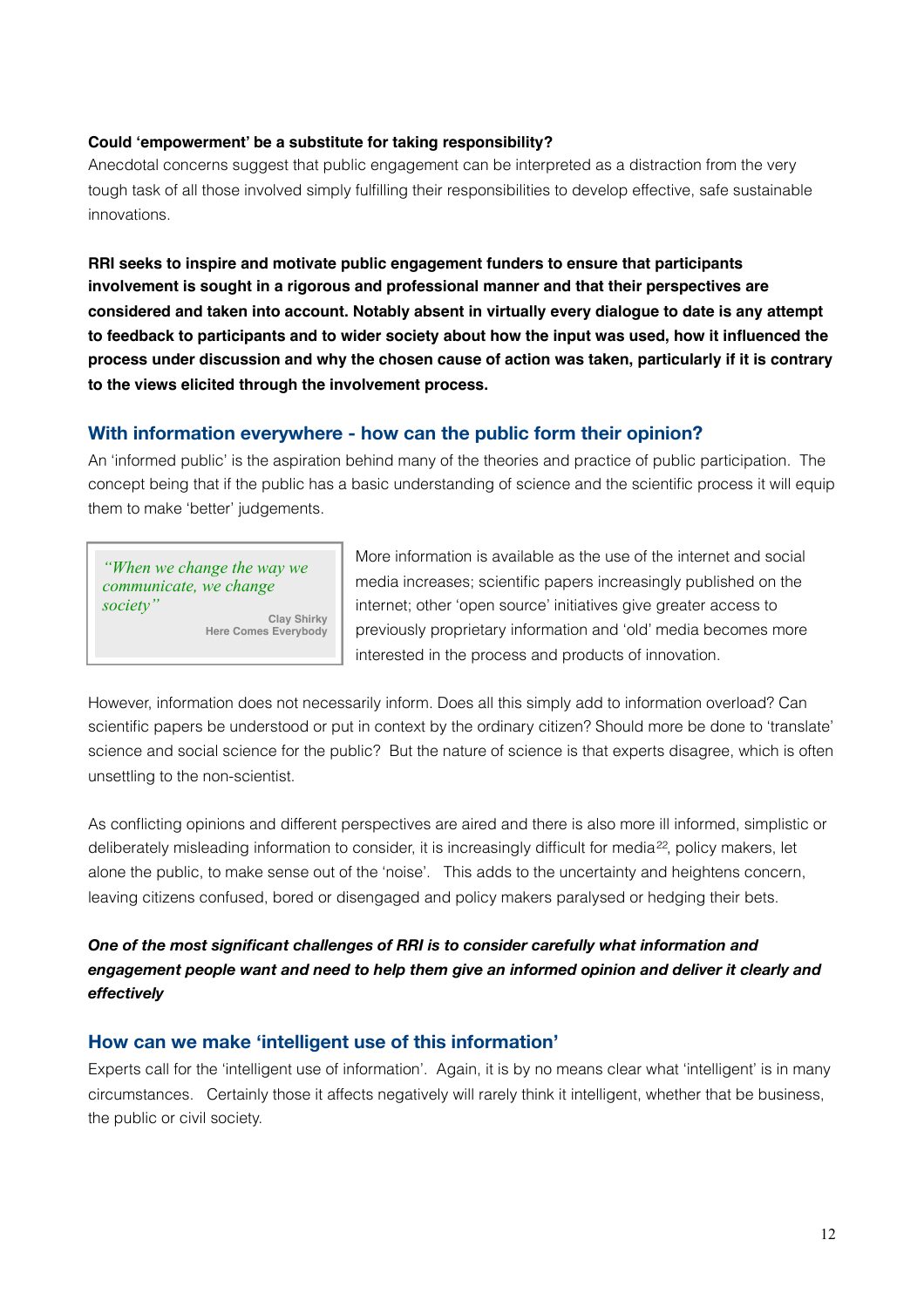For example, is the response of some European governments to the Fukushima nuclear accident by closing or cancelling nuclear power plants intelligent use of new information which RRI advocates - or is it an electorate-pleasing response at the expense of the long term health of the planet and the benefit of society? Was the banning of GM in Europe an irrational reaction to minority opinions to the long term detriment of society, or was

*"We all know what to do, but what we don't know is how to get re-elected once we have done it."*

**Luxembourg president Jean-Claude Junker regarding the EU - this view has relevance in relation to many other difficult political decisions**

it an example of precaution in the face of real uncertainty and appropriate responsiveness to the views of the public?

RRI seeks to allow all actors to reflect on these issues openly and with society to encourage use of *this input more openly and inclusively.* 

#### <span id="page-12-0"></span>**But what if we engage and the public disagrees?**

What if the EC, government, businesses or NGOs deliver perfect public involvement and the public doesn't want the invention, product or positioning? Do they just go ahead anyway and lose any residual trust they have built or cut off what many other constituencies believe is vital to growth and competitiveness?

*Sometimes difficult and unpopular decisions have to be taken. There are always going to be differences of opinion but RRI seeks to involve the public as early in the process as possible ('upstream' in social science speak) to help shape the process from the start. It also communicates clearly and effectively*

*"if I had listened to my customers I would have given them a faster horse!"* **Henry Ford**

*about the decisions taken and the influences which led to the chosen path. In this way the decision-making process is legitimate, inclusive, and transparent which will build confidence in the process even if we don't always agree with the outcome.*

#### <span id="page-12-1"></span>**How to engage the public?**

Many governments, research organisations, businesses and civil society groups are seeking new and innovative ways of involving the public and other stakeholders to contribute to the assessment and prioritisation of research and innovation. Methodologies may include Citizen's Juries, brainstorm events, focus groups, partnerships, co-creation or crowd-sourcing initiatives. (Some examples of these are found on page 28 and beyond.)

However, many fall short in terms of true citizen participation, as an EC sponsored evaluation of 70 international engagement initiatives on nanotechnology pointed out.[23](#page-33-5) When evaluated against the 'Ladder of Citizen Participation' (see Figure 2 right)<sup>[24](#page-33-6)</sup> most fell in the lower categories of manipulation or tokenism.



Figure 2. Eight rungs on the ladder of citizen participation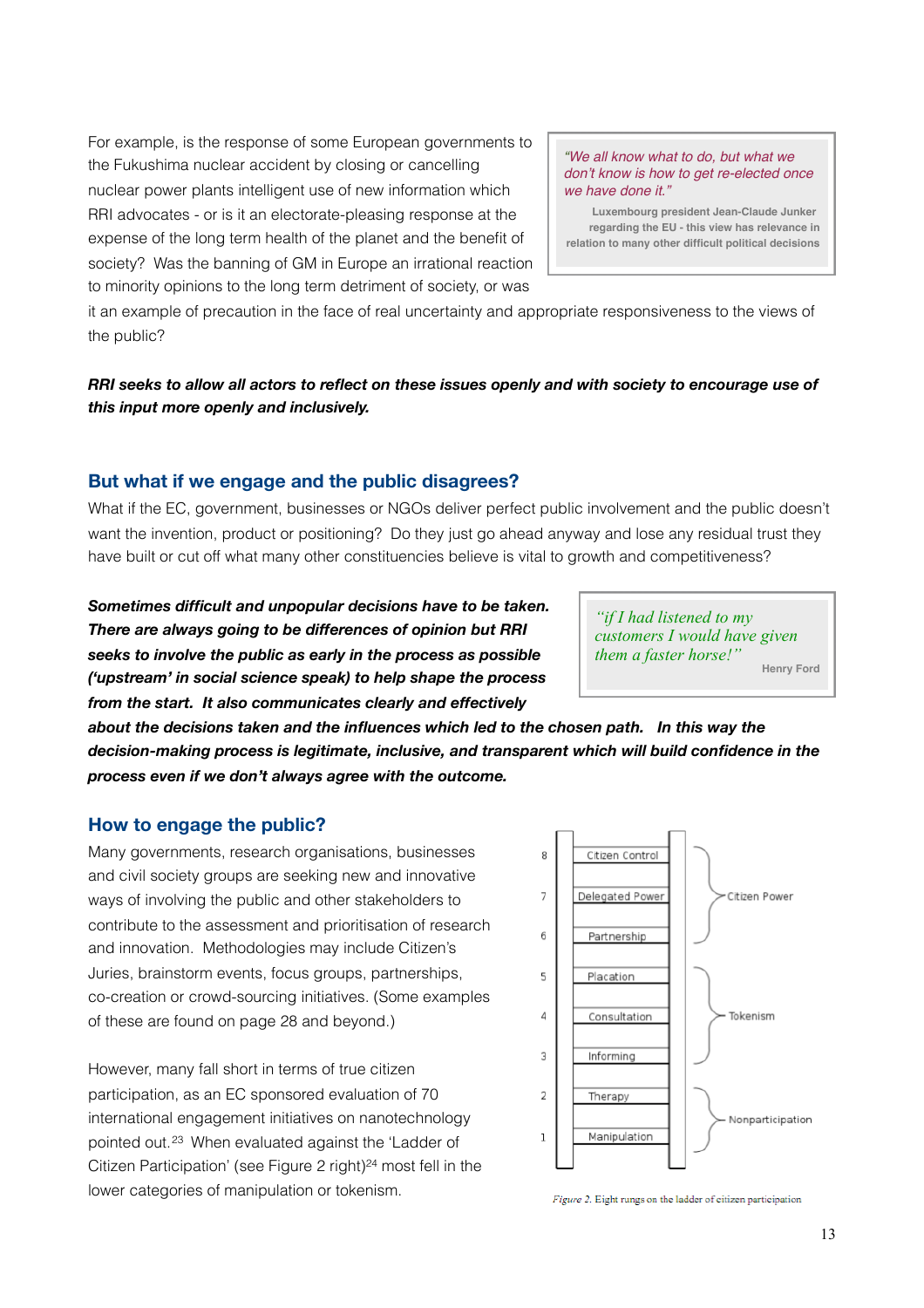**It should be noted that the provision of information on their processes and products to citizens by government and business is a key component of transparency and accountability and though it is likely to be categorised as 'informing' it is essential to effective RRI.**

#### <span id="page-13-0"></span>**Business and public engagement**

Many businesses are very familiar with 'social intelligence gathering' as the basis for product development though, like governments, they are less open about what impact that information has had on their decisions and products.

Companies increasingly see the need to engage their stakeholders far beyond 'customer market research' a staple of business intelligence for decades. Companies with more ambitious social goals, such as [Unilever's Sustainable Living Plan,](http://www.sustainable-living.unilever.com/) or [Marks and Spencer's Plan A](http://plana.marksandspencer.com/) have identified a clear business case for social and environmental responsibility and the engagement of stakeholders, particularly the public and civil society groups, is central part of that process. Other commercial ventures such as large infrastructure projects, have increasingly incorporate credible stakeholder engagement components.

The Stakeholder Engagement Standard - AA1000SES - gives guidance on the quality of stakeholder engagement<sup>25</sup> and mechanisms such as the Global Compact, Global Reporting Initiative and recently revised OECD Guidelines for Multinational Enterprises all include various elements of stakeholder engagement. However all these need to be evaluated with Responsible Research and Innovation in mind as they are very limited in that area despite having similar goals.

### <span id="page-13-1"></span>*3. Activities to explore and prioritise social, ethical and environmental issues now and in the future*

To avoid unintended or irreversible negative consequences we need to find new ways of uncovering the potential for these impacts in advance and considering ways to anticipate and respond.

#### <span id="page-13-2"></span>**Exploring impacts in advance**

Social, ethical and environmental implications are often not known or possibly even knowable in advance. Could Marie Curie have anticipated the atomic bomb, even if so, what should she have done? When CFCs were created should we have known they would make a hole in the ozone layer? Perhaps, but probably not, and as technologies become more invasive and pervasive the need to know more about impacts in advance appears even more important.

But it is also not clear if knowledge of potential negative impacts may close off innovative responses or kill of potentially useful technological applications before their potential is really understood.

Similarly with positive impacts, how do we facilitate the best pathways for the best impacts? Even positive impacts, eg green energy options, have consequences which need to be considered alongside their seemingly obvious benefits.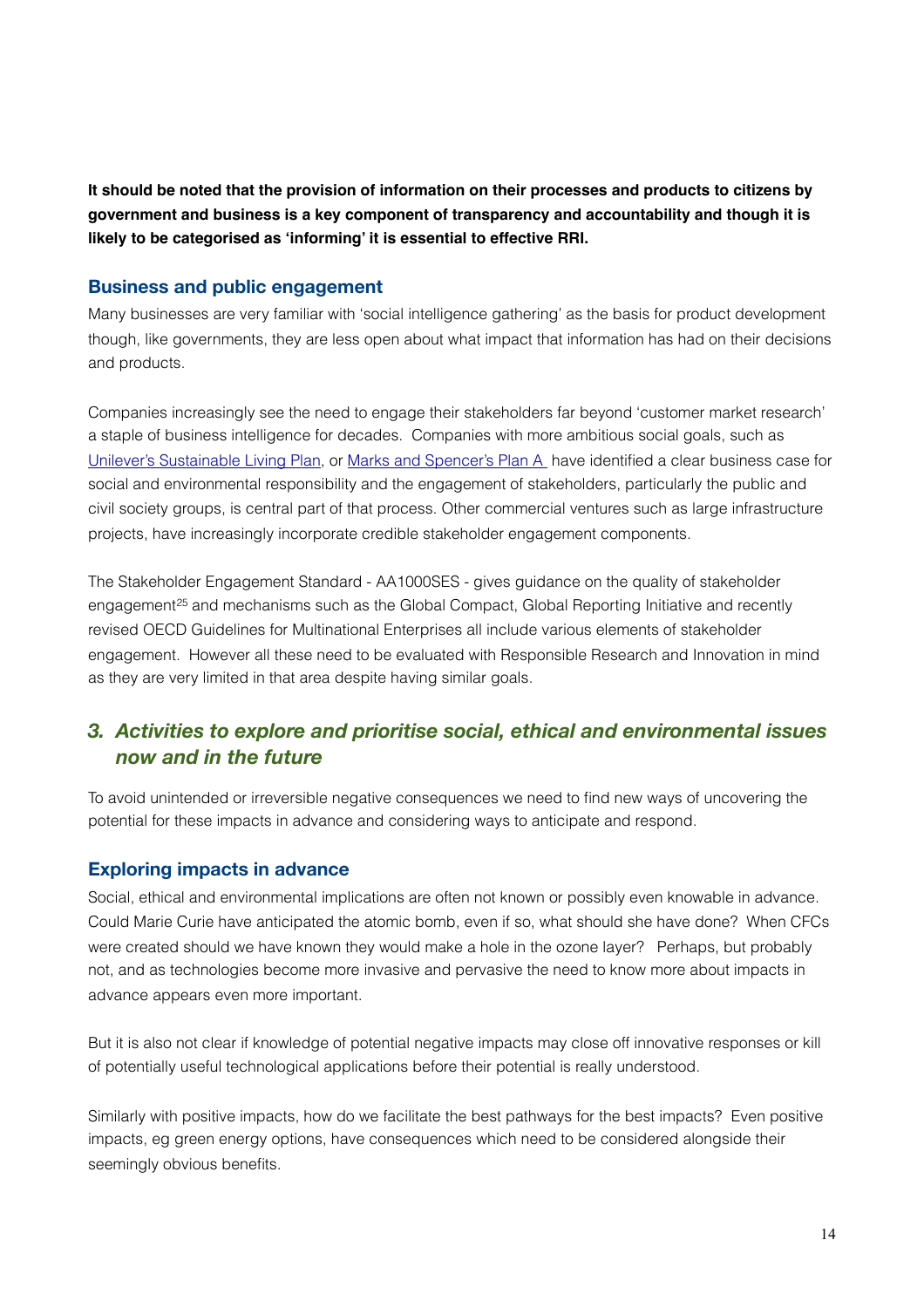#### *The activities which currently being explored for these purposes include:*

- $\bigodot$ **Participatory agenda-setting**- finding new and innovative ways of involving the public either the prioritising of innovation or its implementation. These may include stakeholder fora, Citizen's Juries, dialogues, events, focus groups, partnerships, co-creation or crowd-sourcing initiatives.
- $\bigcirc$ **Real Time and other forms of Technology Assessment** - this is the evaluation of the social and ethical implications of the use of science or technology, and possible responses, particularly involving the public and civil society groups in that process. There are a number of Technology Assessment bodies in Europe who are exploring this area, the [European Parliamentary Technology Assess](http://www.eptanetwork.org/)[ment](http://www.eptanetwork.org/) group brings together many of these.
- $\bigcirc$ **Impact assessments -** considering how to embed the consideration of the wider impact of the research or product into the process of development.
- $\bigcirc$ **Ethical assessment** - ethical assessments may be considered as part of technology assessment or separately. This process explores ethical implications of pathways and trajectories.
- $\bigcirc$ **Foresight** - Foresight is the process of better understanding and preparing for the future. Organisations explore what events or changes may occur and prepare accordingly to reduce risks and maximise opportunities.
- $\bigcirc$ **Scenarios** - are methods of envisaging and exploring different potential ways the future may unfold so organisations may understand what strategies and adaptations are needed under different circumstances. Scenarios are particularly popular with businesses looking at long term societal trends
- $\bigodot$ **Self-reflection initiatives -** initiatives to motivate individuals rather than organisations to reflect on the impact of their work. Eg Codes of conduct, eg a 'Hippocratic Oath. for individual scientists.
- $\bigcirc$ **Education initiatives** - promoting a culture of responsibility, participative inquiry, nuanced debate starting in primary or high schools and including governments, scientists, businesses and civil society.

#### <span id="page-14-0"></span>*4. Activities to developed effective, adaptable & responsive oversight*

#### <span id="page-14-1"></span>**How to anticipate regulatory needs?**

It seems logical and eminently sensible to propose that issues of safety and oversight are thought about in the early stages of the research of new technologies and the governance of them designed in advance.

But unfortunately this is not always possible. Innovation happens in messy, stop & start sorts of ways, if we regulate for some of the over-inflated promises which are proposed in the early stages we would be wasting our time - our 'flying car' and 'personal jet pack' regulation would be a bit underused for example!

Regulation tends to govern products - but in the early stages of research it isn't clear what the products will be down the line. Regulation tends to govern processes - but as technologies are often applied in many different ways that is not always easy and sometimes they are not comparable to those of the past. Perhaps the uses to which inventions are put defy our ability to anticipate - then what? When computers were first used in the 80s, is it reasonable, for example, to have thought up a privacy law? <sup>[26](#page-33-8)</sup>

#### <span id="page-14-2"></span>**How to adapt to changing circumstances?**

Discussions about 'what is *irresponsible* innovation' show that what some groups consider irresponsible (eg palm oil, biofuels, CFCs, genetically modified plants) were specifically designed to have a positive beneficial social or environmental impact, but inadvertently generated negative impacts<sup>[27](#page-33-9)</sup>.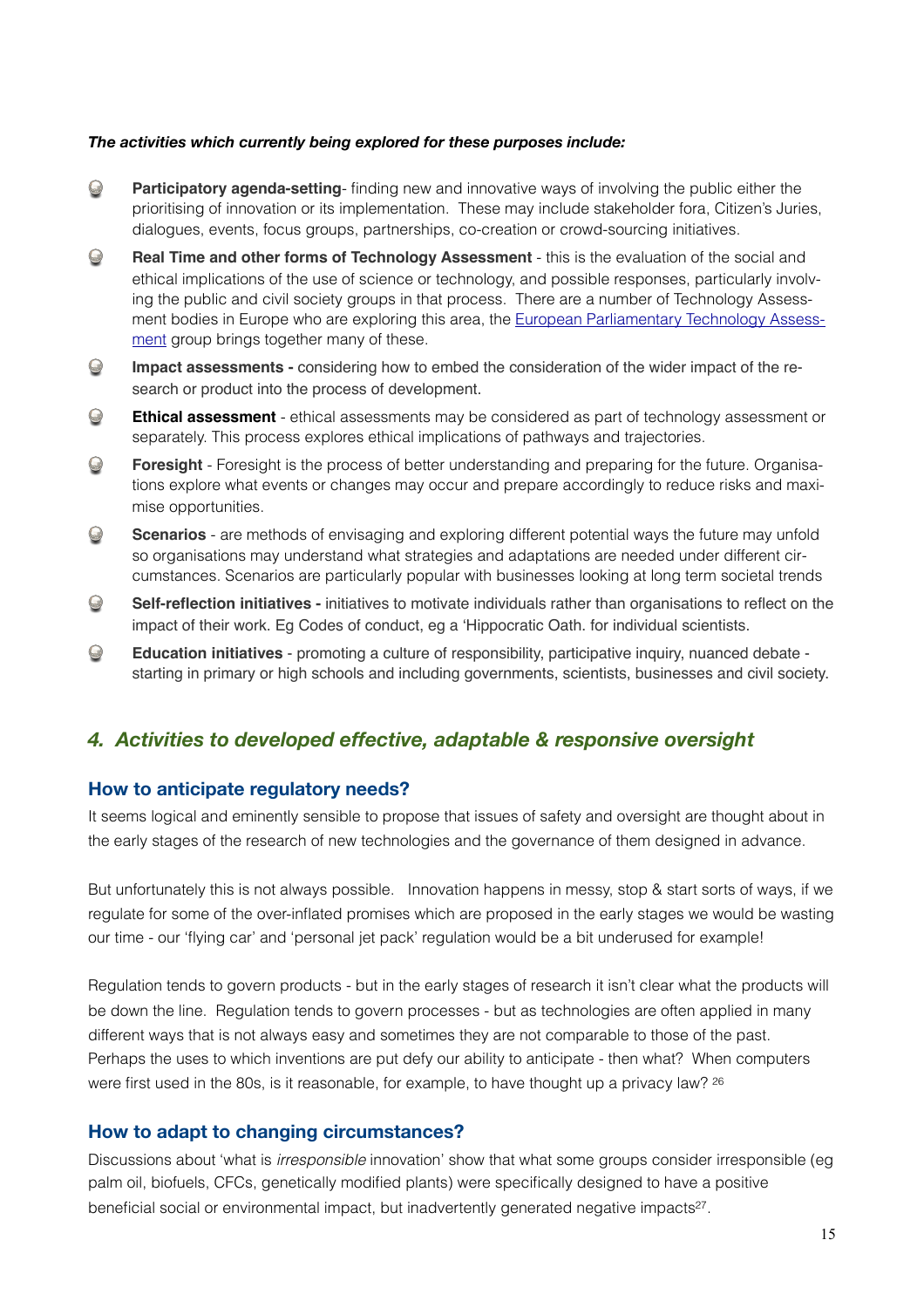These were perhaps because the potential wider social, ethical, environmental or commercial implications had not been considered and prevented, or the benefit, either financial or social, was prioritise over other issues. Very often the negative impacts were not known until the product was in use for some time.

Where it is not possible or feasible to anticipate or prevent the negative social, ethical or environmental consequences of innovation, the design of systems of oversight is required to be flexible and adaptive enough to change direction when evidence of harm is uncovered.[28](#page-33-10) This is often called Adaptive Governance<sup>[29](#page-33-11)</sup>

#### <span id="page-15-0"></span>**Defining a proportionate response**

Sometimes the response to such knowledge is relatively straight-forward - eg ban CFCs. In other circumstances the response is less clear cut or more widely contested - governments' response to understanding of the harmful effects of tobacco, for example, or the banning of genetically modified plants.

Innovations are sometimes brought to market so quickly that changes in the law, which need to be thought through carefully, would be a knee jerk reaction and perhaps not be fit for purpose and have negative unintended implications in their own right.

But learning from the past<sup>30</sup> also shows that governments and businesses have often been slow to respond where negative impacts became well known and that governance mechanisms are not equipped to respond effectively to these 'early warnings' on a consistent basis. Sometimes these early warnings are given by ngos or scientists who are not part of the mainstream assessment processes. Understanding what information is an 'early warning' and what is simply wrong is a real challenge.

Many feel that the products can simply wait until the regulation is in place, though there are implications of competitiveness, need and sheer scale of manpower to consider when developing appropriate regulations for the millions of products available in Europe.

#### <span id="page-15-1"></span>**But when it goes wrong who is responsible? How are they accountable and who pays?**

Public dialogues show that people are generally pragmatic and understand that sometimes things do go wrong. Their concern is that when, (not if!), it does happen that someone is held responsible, and liable, and thought has been given in advance to how will it be put right.

The accountability for the adverse effects of the development or use of a technology is, like everything else involved, complex and difficult to unravel. Defining who is responsible, accountable and liable under what legislation, for what negative impacts at what stages of research and innovation is perhaps the most contested and intractable of the issues associated with RRI.

*"Regulatory appraisal and control of technologies and economic development involves balancing the costs of being too restrictive on innovation with the hazards and costs of being too permissive, in situations of scientific uncertainty and ignorance* 

**Late lessons from early warnings the precautionary principle 1896-2000 European Environment Agency**

#### **RRI seeks to better anticipate and prevent the negative**

**consequences of innovation, but it also looks to consider how governance can be made more effective, and understand where it is important to be flexible, whilst safeguarding citizens and the environment.**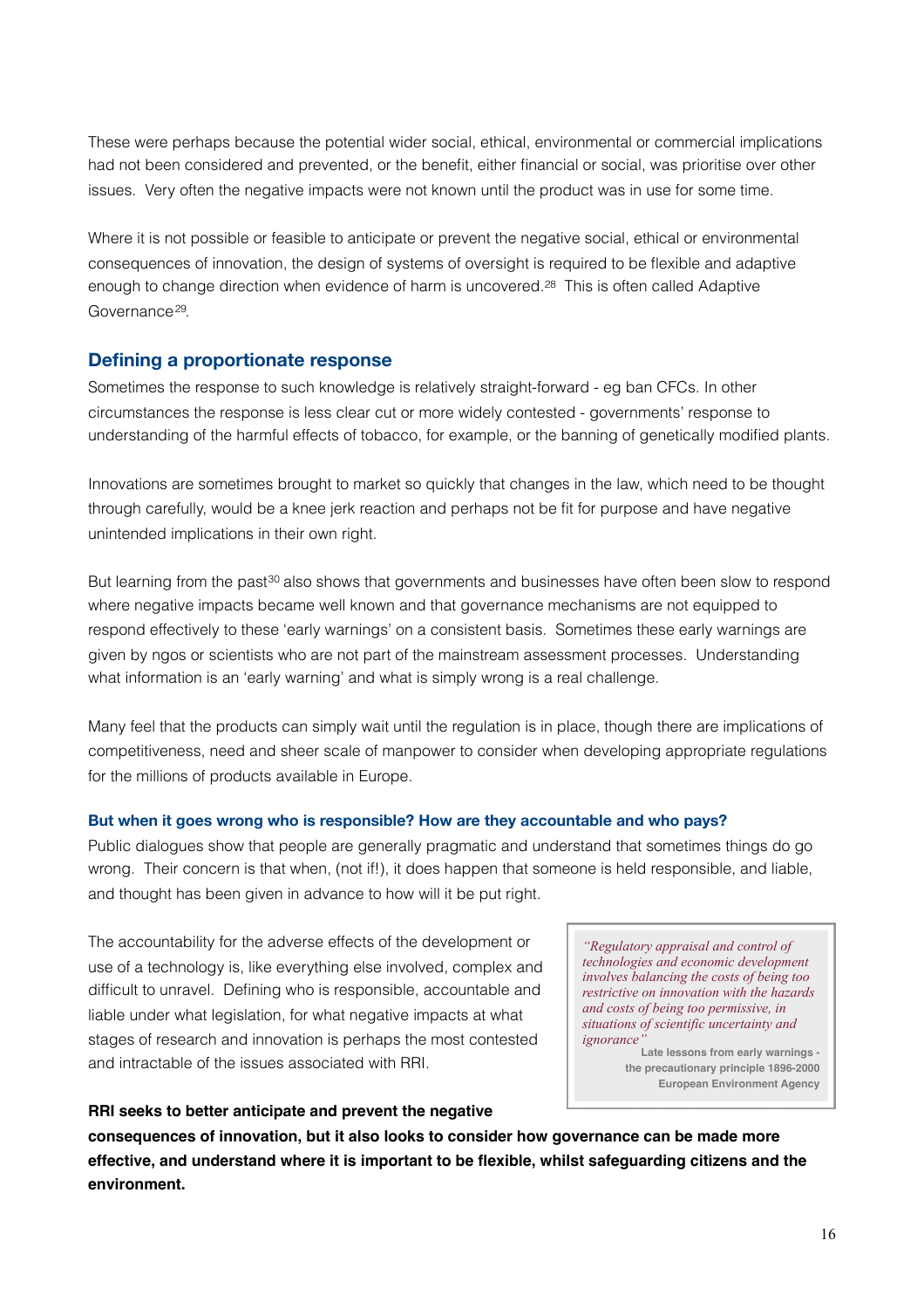#### <span id="page-16-0"></span>**Activities to developed effective, adaptable & responsive oversight**

The activities to develop such responsive mechanisms are inextricably linked to the foresight activities of the previous section and the participation of citizens. As such mechanisms of anticipatory governance are developed as part of, or ahead of, regulation many of the activities are by nature voluntary, which in itself brings criticism and raises issues of legitimacy and effectiveness. Examples include:

- $\bigodot$ **Voluntary Accountability frameworks** - eg Codes of Conduct, guidance and benchmarking, European Commission Code of Conduct on Nanotechnology Research and Responsible Nano Code
- $\bigcirc$ **Standards**, eg ISO standards on characterisation, safety and measurement of nano materials
- $\bigcirc$ **Risk management initiatives** eg Nano Risk Framework, Cenarios, CodeMeter
- $\bigodot$ **Regulation evaluation -** eg regulation recasting, temporary licences, stage-gated regulation
- $\bigcirc$ **Scientific committees** - eg SCENIHR (Scientific Committee on Emerging & Newly Identified Health Risks) and OECD and UN committees on emerging technologies and governance
- $\bigodot$ **Commercial accountability bodies** - Global Reporting Initiative, Global Compact, AA1000
- $\bigcirc$ **Intellectual Property regimes** - eg reviews, temporary licensing, open source initatives
- $\bigcirc$ **Corporate responsibility governance** - eg BASF Dialogueforum Nano, Du Pont Nano Risk Framework, Chemical Industry Association Responsible Care Code of Conduct, Swiss Retailers Nano Code
- $\bigcirc$ **Insurers** - coordinated pressure from insurers and reinsurers for better information
- $\odot$ **Investors** - coordinated pressure for new governance, particularly from socially responsible investors

### <span id="page-16-1"></span>*5. Activities to embed openness & transparency in the research & innovation process*

#### <span id="page-16-2"></span>**Uncertainties, ignorance, problems and opportunities**

However, regardless of how much foresight, engagement and thinking in the round goes on, there will always be uncertainties and ignorance and there will always be problems and opportunities. Managing in conditions of uncertainty and ignorance is what governments and businesses do all the time, but there is an increasing expectation for this to be more transparent, more inclusive and more adaptive than ever before.

#### *Openness and transparency is the underpinning principle of Responsible Research and Innovation and is an important aspect of all of the previous components.*

Though debate is in its early stages, expectations may focus on:

- $\bigcirc$ Governments sharing their innovation strategy and the trade offs and assumptions they have made with all citizens
- $\bigcirc$ Governments taking steps to communicate clearly about how decisions are made about the research and applications of innovation and how the public interest has been embedded
- $\odot$ Feedback to participants in dialogues about how their views influenced the decision making process
- $\Omega$ Businesses being open about their use of new and controversial technologies in their products. At what stage in the research process this happens is moot because of concerns about IP, but as products are brought on to the market then this should be made clear, if not before. This is currently not the case, for example with nanotechnologies.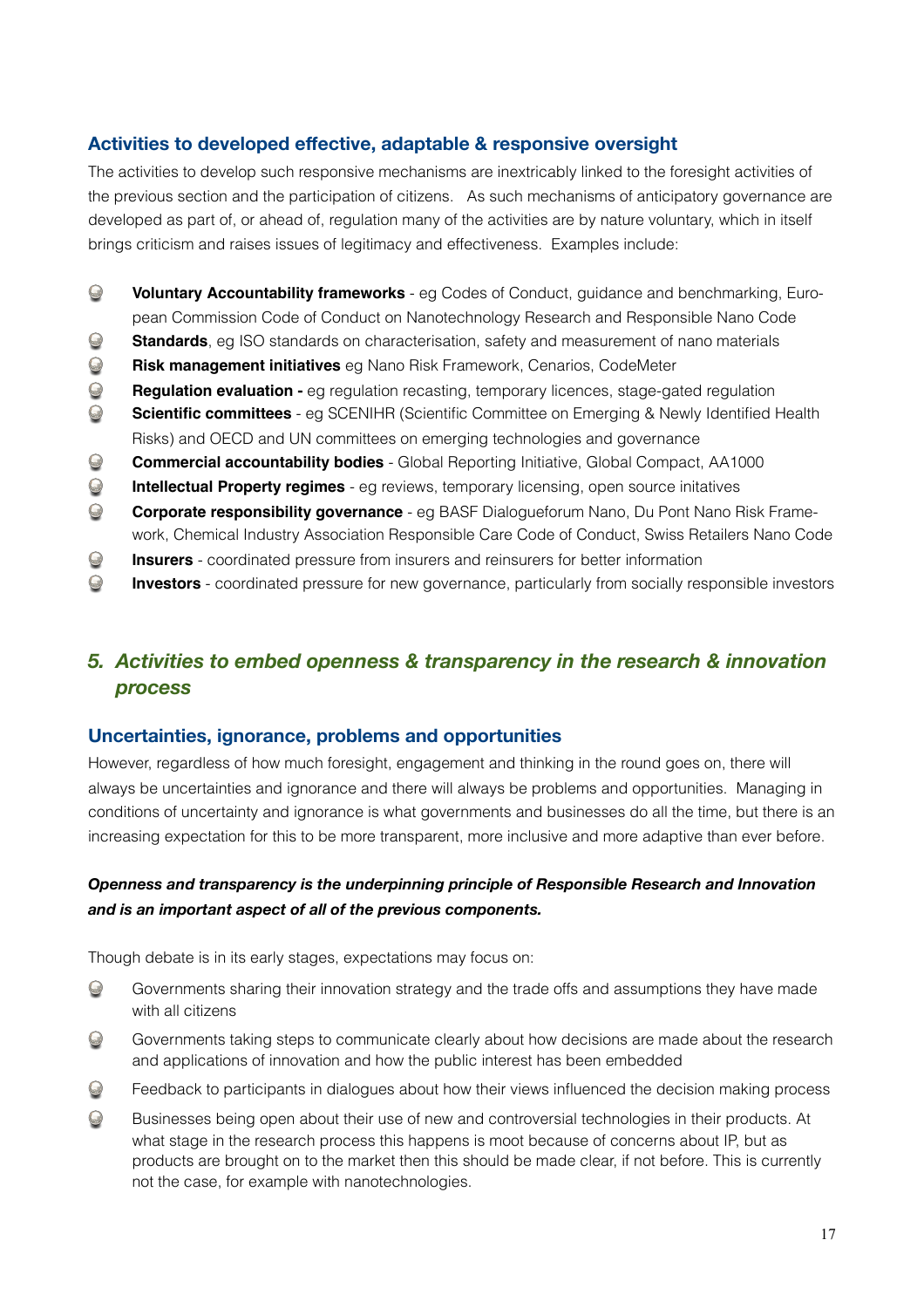- $\bigodot$ All actors being honest and open about the potential benefits in the round and the potential negative impacts of their use of a technology and their solutions.
- $\bigodot$ All actors opening up about the processes they have undertaken to ensure that the product or technology is safe for the public or the environment.

#### <span id="page-17-0"></span>**Activities to embed transparency and openness**

- $\bigcirc$ [European Code of Conduct for Responsible Nanoscience and Nanotechnologies Research](http://ec.europa.eu/nanotechnology/pdf/nanocode-rec_pe0894c_en.pdf)
- $\bigcirc$ [Responsible Nano Code for Business](http://www.nanoandme.org/social-and-ethical/corporate-responsibility/responsible-nano-code/)
- $\bigcirc$ [UK Voluntary Reporting Scheme for engineered nanomaterials](http://archive.defra.gov.uk/environment/quality/nanotech/documents/vrs-nanoscale.pdf) - a scheme which was not successful for various reasons, but which sought to develop a database of products using nanomaterials.
- $\bigcirc$ [Woodrow Wilson Centre Nano Consumer Products Inventory](http://www.nanotechproject.org/inventories/consumer/) - a voluntary initiative to map the uses of nanotechnologies in products.
- $\bigodot$ [Walking with Stakeholders Project](http://www.matterforall.org/projects/walking-with-stakeholders/) to understand how companies can respond to public expectations about communication and transparency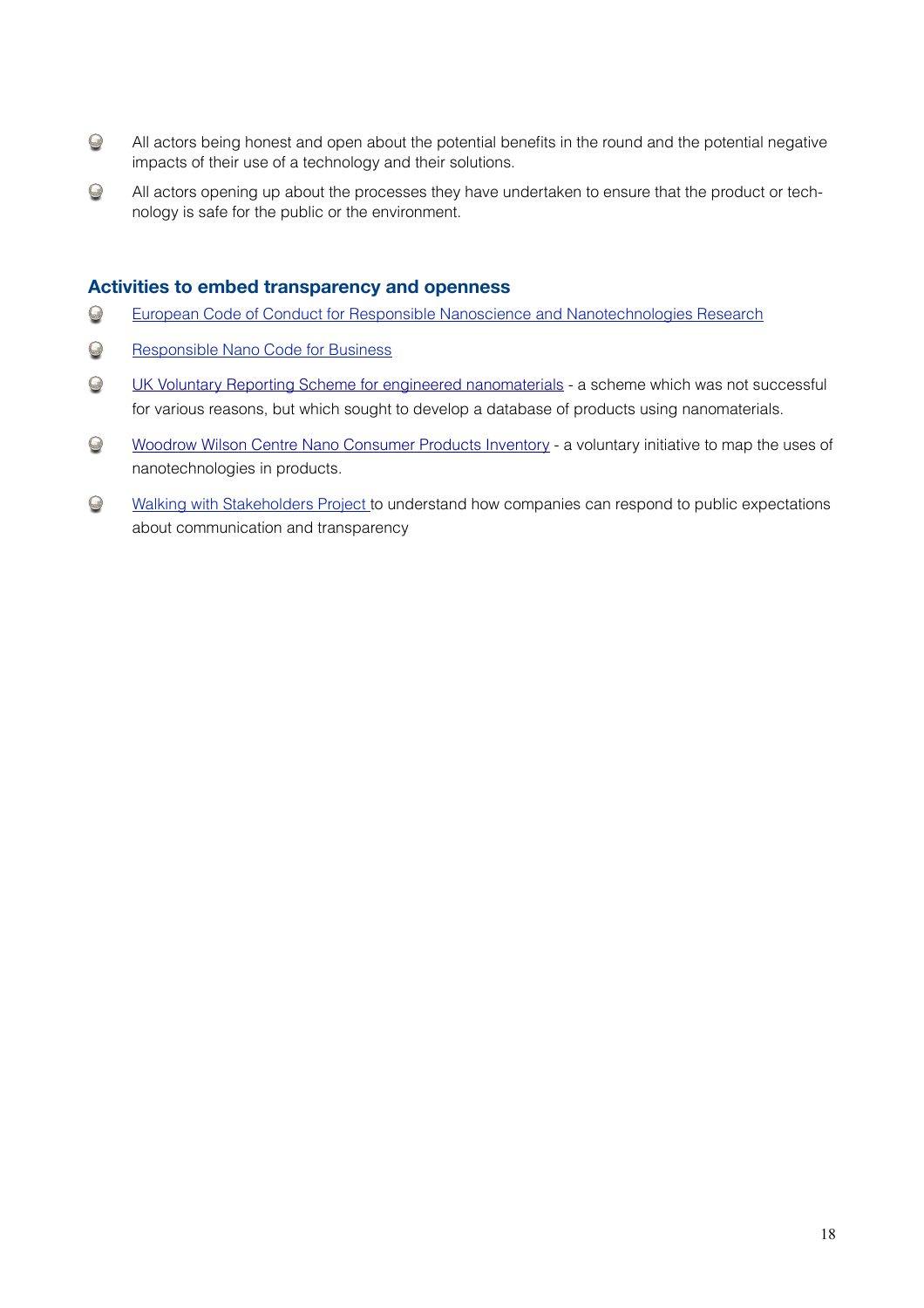## Examples of Responsible Research & Innovation

ł.

A more comprehensive listing of examples of RRI[31](#page-33-13) is attached as Appendix 1. Below are some examples of the work being done by the member states, research institutions and companies across Europe.

|               | <b>The Netherlands Responsible Innovation Project (MVI) 2008-</b>                                                                                                                                                                                                                                                   |
|---------------|---------------------------------------------------------------------------------------------------------------------------------------------------------------------------------------------------------------------------------------------------------------------------------------------------------------------|
|               | The programme's objective is to help ensure that technological and scientific advances<br>become appropriately embedded in society by incorporating research into social and<br>ethical issues into the innovation design process.                                                                                  |
|               | It is funded by six Dutch government ministries and undertaken by the various<br>departments of the Netherlands Organisation for Scientific Research (NWO), WOTRO<br>Science for Global Development, the Technology Foundation STW, and the Netherlands<br>organisation for health research and development (ZonMw) |
| funded.       | It has a budget of $£12€$ and so far 17 long-term and 6 short-term projects have been                                                                                                                                                                                                                               |
|               | The programme is distinctive in a number of ways:                                                                                                                                                                                                                                                                   |
| $\bm{\Theta}$ | The projects it funds must be interdisciplinary, involving collaboration between<br>researchers in such diverse fields as ethics, social science, law, economics,<br>applied science and engineering                                                                                                                |
|               | Projects have to be innovative, design-oriented and relevant to policy goals                                                                                                                                                                                                                                        |
| $\bm{\Theta}$ |                                                                                                                                                                                                                                                                                                                     |
| $\bm{\Theta}$ | Social and ethical issues are considered as part of the research and design<br>process                                                                                                                                                                                                                              |
| $\bm{\Theta}$ | In addition to the Scientific Advisory Board a Societal Panel considers the<br>proposals and awards the projects. It insisted that each proposal has an impact<br>in the 'real world' ensuring that the Scientific Advisory Board could not select<br>applications that were based solely on an academic approach.  |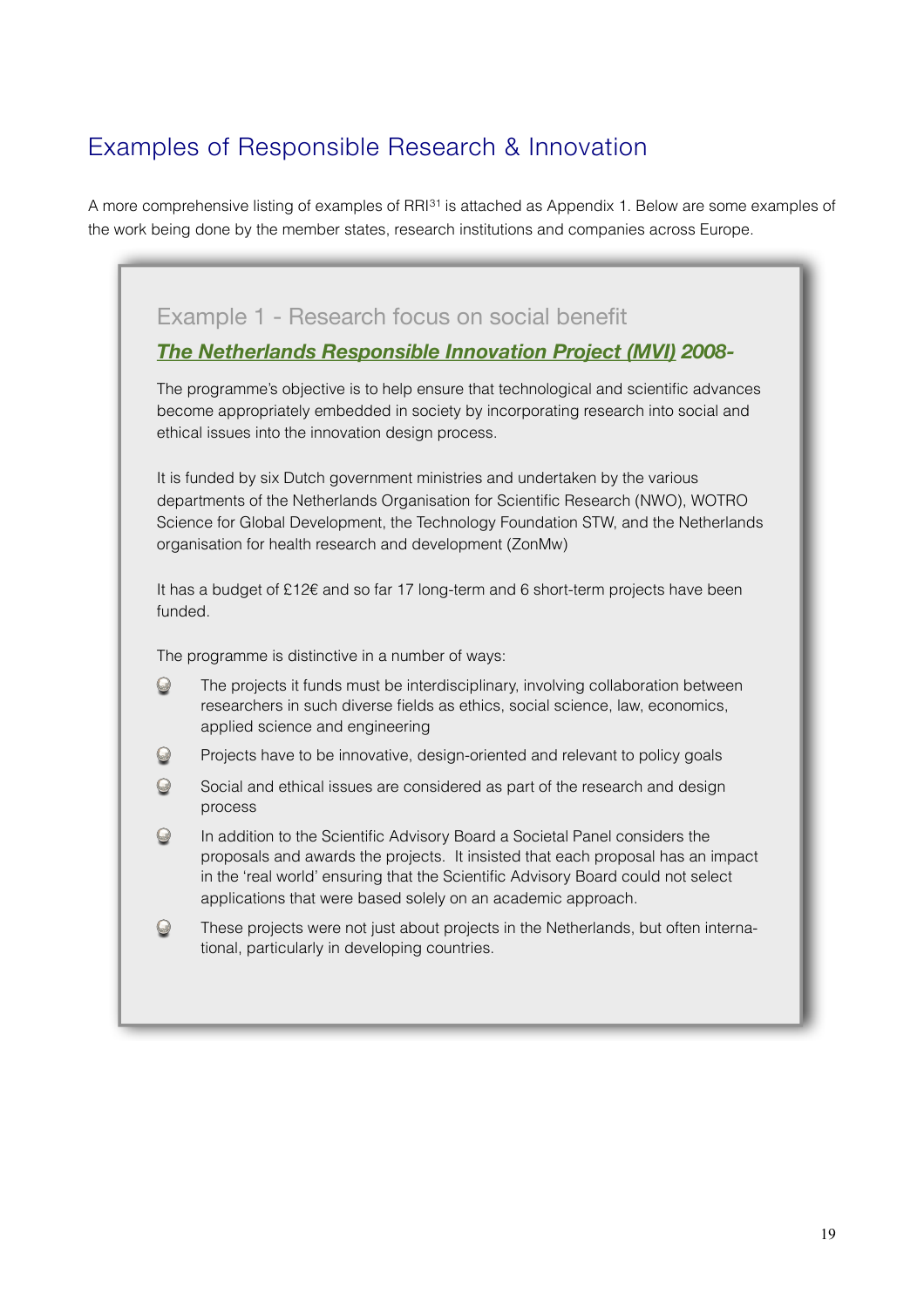## *The work of the German [NanoKomission](http://www.bmu.de/english/nanotechnology/nanodialog/doc/47547.php) 2008*

The NanoKommission was a stakeholder forum on Nanotechnologies established by the German Federal Ministry for the Environment, Nature Conservation and Nuclear Safety (BMU) at the end of 2006-2008 to contribute to the Federal Government's High-Tech Strategy.

The NanoKommission sought to create a structured dialogue between stakeholders - representatives of environmental and consumer organisations, unions, the science sector, industry and the government (ministries, federal authorities) - to understand and evaluate the issues associated with the use of nanotechnologies in various sectors.

The NanoKommission had three main aims:

- 1. To explore nanotechnologies' potential for contributing to sustainable development by reducing the negative impacts on the environment, on human health and on our limited resources, including the presentation of examples that can help shape an appropriate policy to support the development of nanotechnologies in Germany.
- 2. Work on the question of potential risks that nanomaterials can present for the environment and for human health. This effort especially involves identifying what findings concerning potential risks are already available and what additional research is needed in the short-tomedium time frames.
- 3. Develop recommendations regarding ways in which voluntary commitments could already contribute to responsible use of nanomaterials, even though too little is known about this area at present. In addition, develop recommendations for preliminary classification of nanomaterials in accordance with their potential risks, in the interest of ensuring that innovation respects criteria for sustainability and precaution.

**[The NanoKommission findings](http://www.bmu.de/english/nanotechnology/nanodialog/doc/47547.php)** included recommendations on

- $\odot$ The need for further cross-departmental and interdisciplinary research on safety and risk assessment
- Implementation of preliminary assessment criteria and of principles for responsible and  $\odot$ further work to consider the move from voluntary to legal frameworks
- More transparency for consumers on ingredients, functions, effects, safety and the  $\odot$ findings of research using innovative techniques.
- $\odot$ The continuation of the work of the stakeholder forum to consider regulatory issues; broadening the dialogue towards social and ethical issues; further precaution-oriented procedures for risk assessment and evaluation and intensified public communication of ongoing efforts and current findings.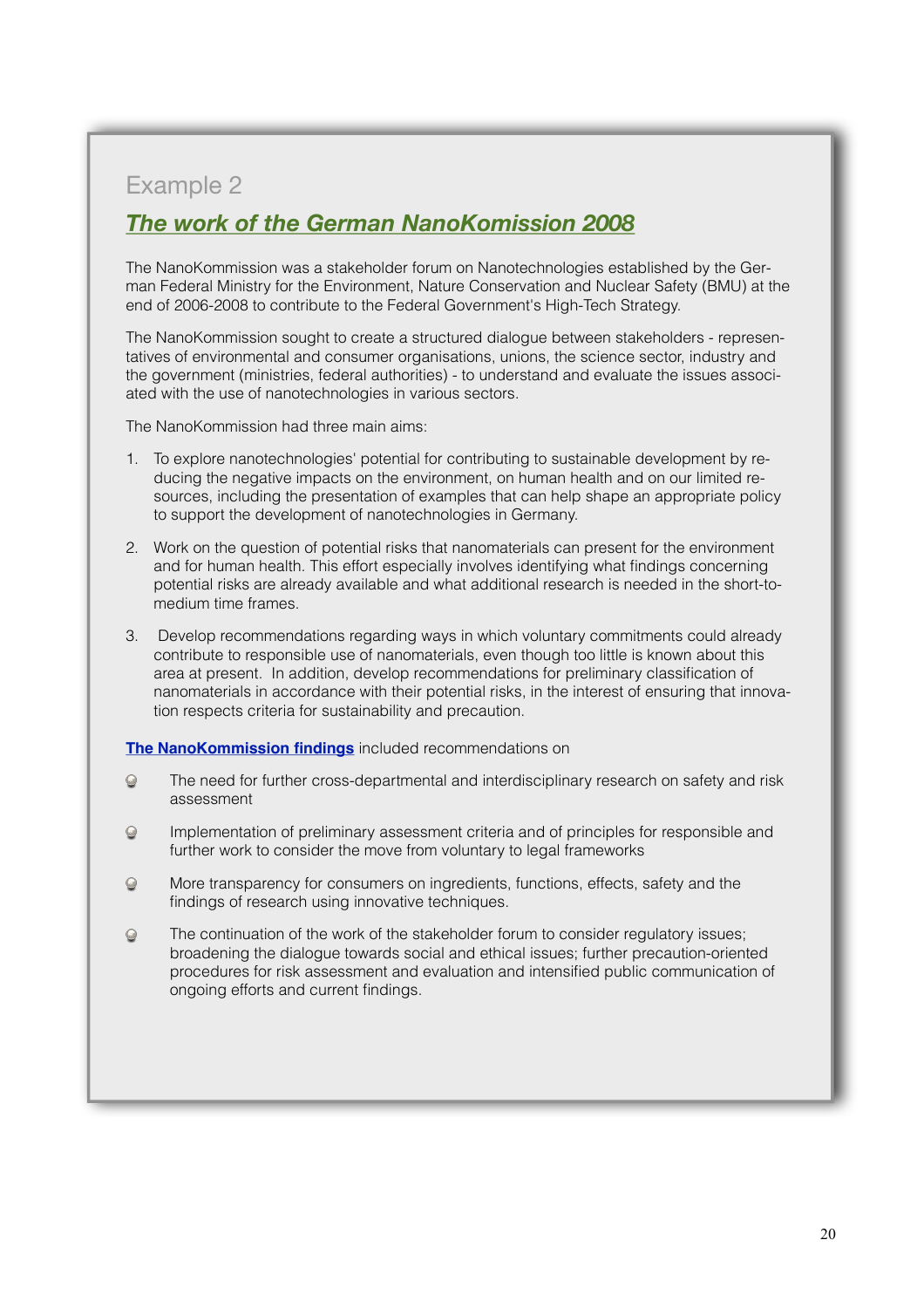## *The UK EPSRC [Nanomedicine](http://www.epsrc.ac.uk/SiteCollectionDocuments/Publications/reports/ReportPublicDialogueNanotechHealthcare.doc) public dialogue*

In 2008 the UK's Engineering and Physical Sciences Research Council (EPSRC) initiated a 'grand challenge' to provide a focus for UK nanotechnology research by considering its potential contribution to healthcare. Grand challenges are defined through a scoping exercise to focus the topic onto practical contributions and for the first time the EPSRC involved the general public in this scoping exercise. The aim of this was to:

- 1. Identify their concerns and priorities in relation to healthcare research using nanotech
- 2. Inform decisions about the direction of the call
- 3. Inform researchers undertaking projects subsequent to the call
- 4. Help the EPSRC learn about public dialogue and how to use it

Two workshops were held by an independent research organisation. The key conclusions were:

- Healthcare applications of nanotechnology are greatly valued  $\odot$
- Equity, empowerment and empathy are important  $\odot$
- People value technology which empowers them to have more control over their lives  $\odot$
- Safety and reliability remain major concerns  $\Theta$
- 'Tipping points' (that is the advantages and disadvantages of particular technolo- $\odot$ gies) are a major concern for investment in technology
- $\odot$ There were concerns about whose agenda is being served?
- Regulation is necessary, and should be rigorous but fair  $\odot$

The report from the public workshops were considered alongside the advice from the consultations with researchers and users, and helped to inform the choice of areas for the call. Participants were informed of how their views had influenced the process and of the final decision made. The chosen directions were:



Nanotechnologies for the targeted delivery of therapeutic agents

Nanotechnologies for healthcare diagnostics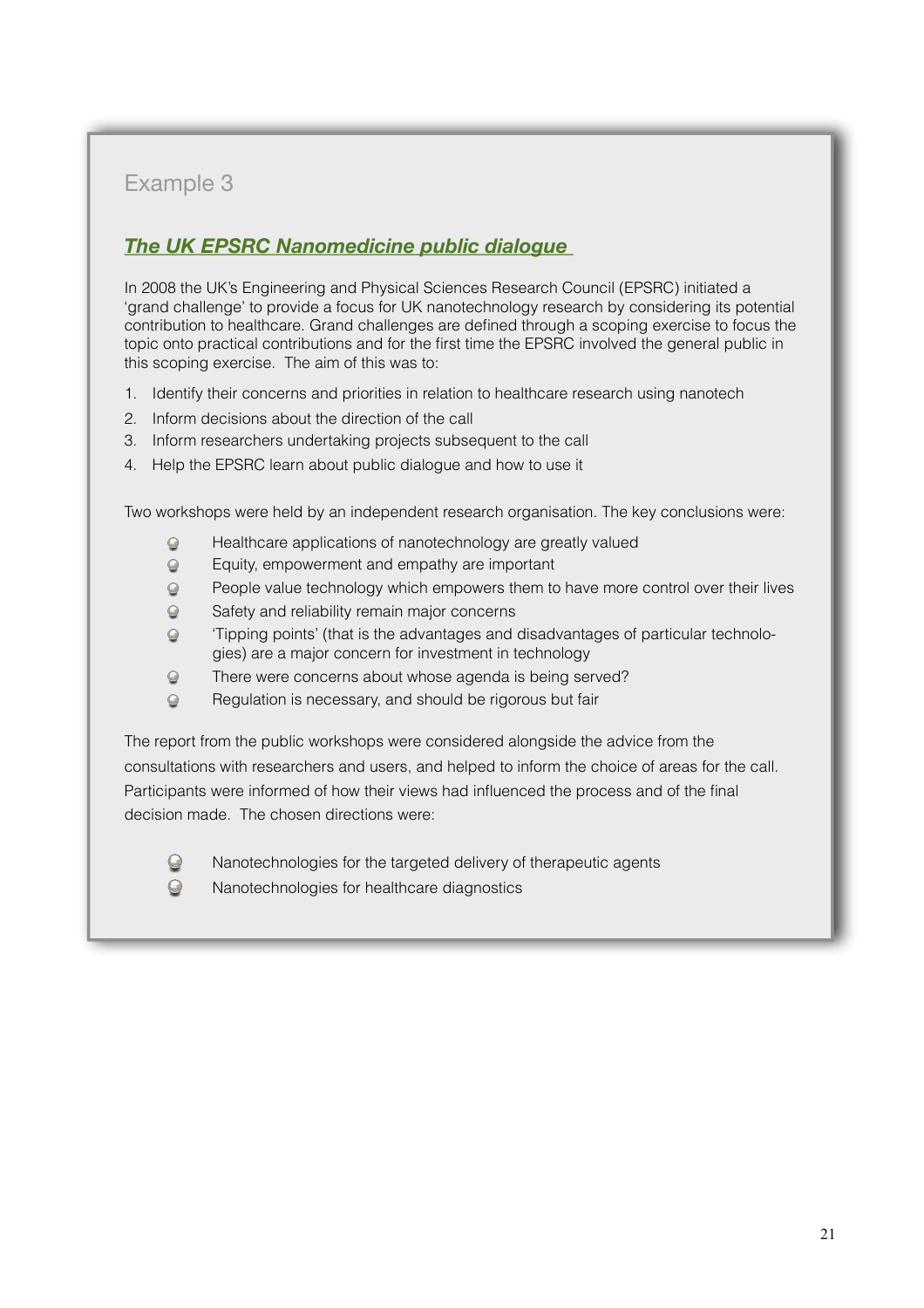## *The European Code of Conduct for Responsible [Nanosciences](http://ec.europa.eu/nanotechnology/pdf/nanocode-rec_pe0894c_en.pdf) and [Nanotechnologies](http://ec.europa.eu/nanotechnology/pdf/nanocode-rec_pe0894c_en.pdf) Research 2008*

The European Commission developed a Code of Conduct (CoC) Recommendation for European Code of Conduct for Responsible Nanosciences and Nanotechnologies Research which sets out a number of principles aimed at guiding stakeholders towards undertaking nanotechnologies research in the European Community in a safe, ethical and effective framework, so as to support sustainable economic, social and environmental development.

The Code collects together a set of principles, based on concepts and values that have emerged in recent years concerning the governance and ethics of nanotechnologies. It was developed to promote the principles that should underpin research activities, interaction amongst key stakeholders and, in general, "good governance" for the responsible development of nanotechnologies. The full text of the Code is [here.](http://ec.europa.eu/nanotechnology/pdf/nanocode-rec_pe0894c_en.pdf)

The CoC itself is voluntary but is intended to facilitate and underpin regulatory and governance approaches towards nanotechnologies and to help cope with scientific uncertainties. It is also intended to provide a European basis for dialogue with third countries and international organisations.

Consultation has shown, however, that not all stakeholders are aware of the CoC and that, due to the general way its principles and provisions are expressed, others have had difficulty in implementing it in a consistent way. A new project, the NanoCode project has therefore been supported by the EC in order to analyse user perspectives in more detail and to develop and provide guidance and tools to address these issues.

In addition, the European Commission is also considering whether the Code of Conduct for Nanotechnologies could be redesigned to apply to all emerging technologies.

**A synthesis of International codes and voluntary measures** has been prepared by the NanoCode project, an EC sponsored initiative to explore with stakeholders the implementation of the EC Code with stakeholders. It is available on the [www.NanoCode.eu](http://www.NanoCode.eu) website and [here](http://www.nanocode.eu/files/reports/nanocode/nanocode-project-synthesis-report.pdf)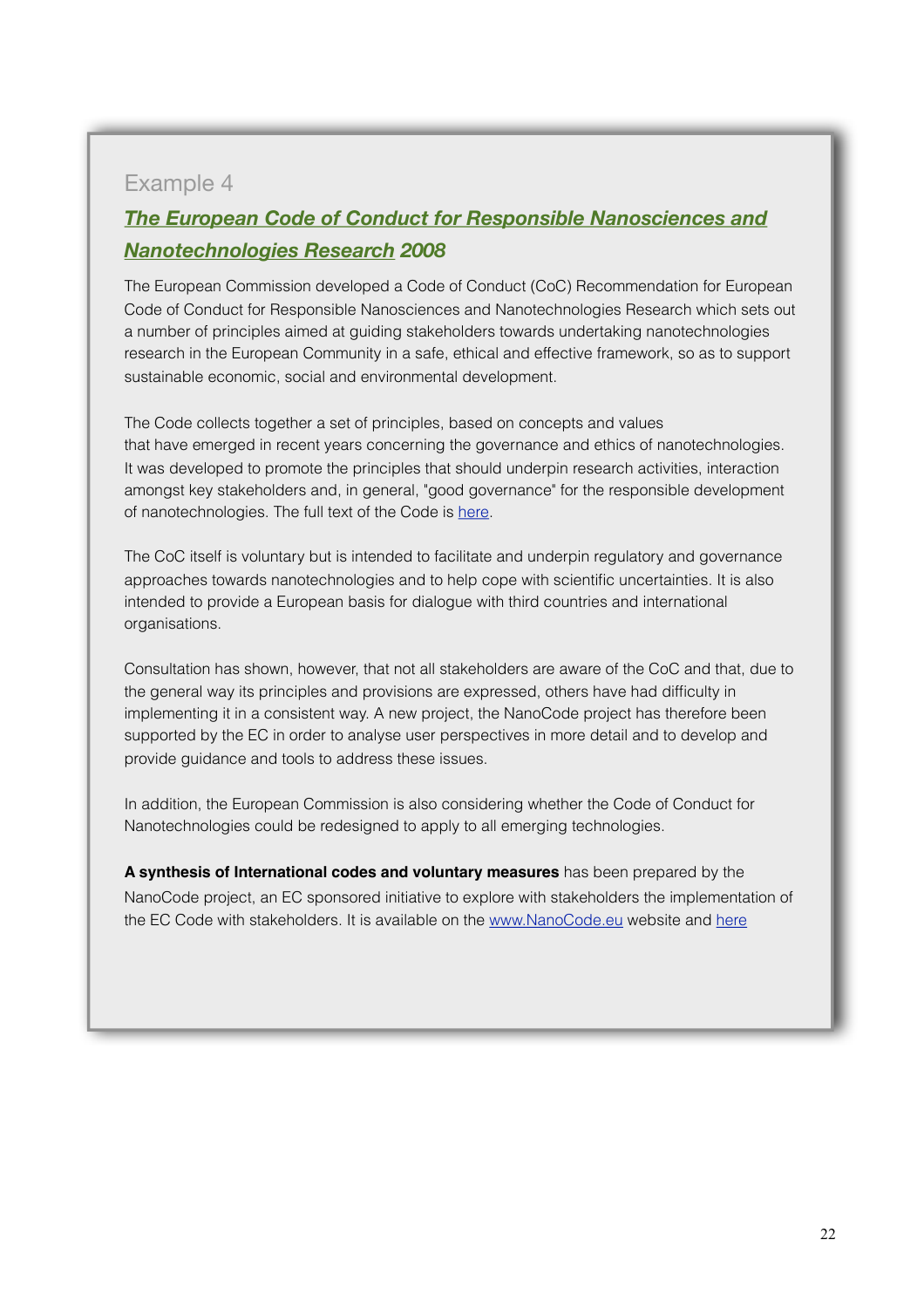### **A framework for [Responsible Innovation](http://www.bmu.de/english/nanotechnology/nanodialog/doc/47547.php) at the [UK EPSRC](http://www.bmu.de/english/nanotechnology/nanodialog/doc/47547.php)**

The UK's Engineering and Physical Sciences Research Council (EPSRC) has commissioned a project to better understand the dimensions of Responsible Research and Innovation and embed them in how they fund and manage research. Professor Richard Owen from the University of Exeter is leading the work. The current thinking is encompassed in this diagramme below:



The project is still underway, but as part of the process the EPSRC piloted a research call which sought to stimulate researchers to better understand the potential applications and implications of their research into Carbon Capture and Storage. It inserted a 'Responsible Innovation' part of the research call which encouraged those tendering to incorporate new approaches, including risk management, foresight, dialogue and social science to inform their research.

EPSRC and Richard Owen are now working with a major UK study in the controversial area of geoengineering to develop a robust governance framework for the management of emerging technologies.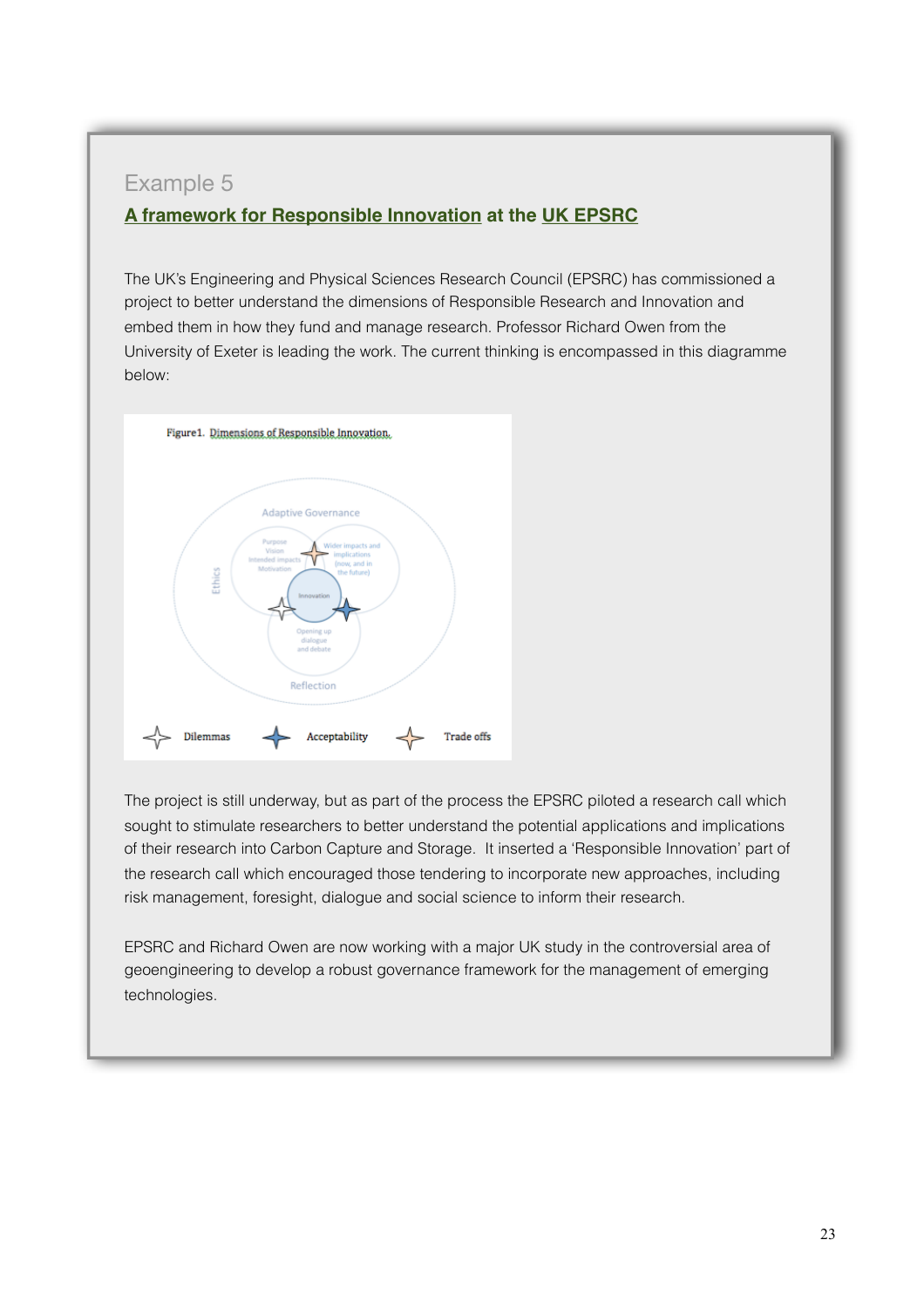### *A new '[Hippocratic](http://en.wikipedia.org/wiki/Hippocratic_Oath_for_scientists) Oath' for Scientists*

The responsibilities of individual scientists has been discussed at various times by a number of individuals and institutions. Calls for a type of 'Hippocratic Oath' for individual scientists to mirror that of the medical profession is the focus of this.

This concept of a statement of principles for individual scientists was proposed originally in 1995 by Nobel Peace Prize winner Sir Joseph Rotblat. Called the *[Pugwash Pledge](http://www.spusa.org/pledge/)* it was designed to motivate scientists to make a personal commitment to use their own work science and technology in a socially responsible way , thereby, contributing to a safer, more just society. The Pugwash Pledge encourages scientists to vow:

*"I promise to work for a better world, where science and technology are used in socially responsible ways. I will not use my education for any purpose intended to harm human beings or the environment. Throughout my career, I will consider the ethical implications of my work before I take action. While the demands placed upon me may be great, I sign this declaration because I recognize that individual responsibility is the first step on the path to peace."*

 In 2007 UK Chief Scientist Sir David King supported this concept of a Hippcratic Oath and proposed that scientists seek to:

- $\odot$ *Act with skill and care in all scientific work. Maintain up to date skills and assist their development in others.*
- $\odot$ *Take steps to prevent corrupt practices and professional misconduct. Declare conflicts of interest.*
- *Be alert to the ways in which research derives from and affects the work of other people,*   $\odot$ *and respect the rights and reputations of others.*
- $\odot$ *Ensure that your work is lawful and justified.*
- $\odot$ *Minimise and justify any adverse effect your work may have on people, animals and the natural environment.*
- $\odot$ *Seek to discuss the issues that science raises for society. Listen to the aspirations and concerns of others.*
- $\odot$ *Do not knowingly mislead, or allow others to be misled, about scientific matters. Present and review scientific evidence, theory or interpretation honestly and accurately.*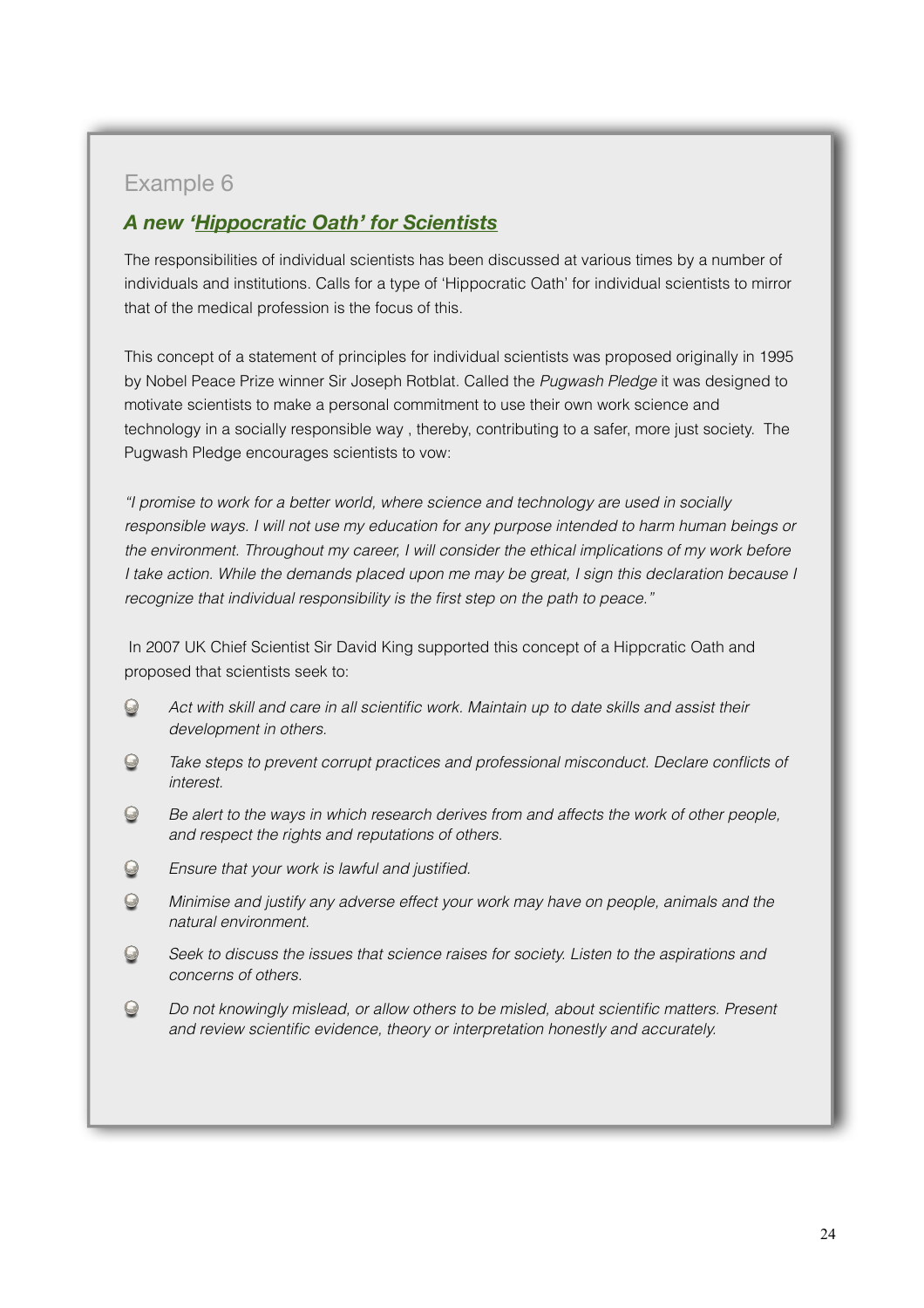## *BASF [Dialogueforum](http://www.risiko-dialog.ch/images/RD-Media/PDF/Themen/Nanotechnologie/basf_dialogueforum_nano_2010_en.pdf) Nano 2009*

The chemical company **BASF** together with the [Risk Dialogue Foundation](http://www.risiko-dialog.ch/Overview%20in%20English) brought together representatives of environmental and consumer organisations, trade unions, scientific institutes and churches to explore information-related issues on nanotechnologies. The starting point for the dialogue reflected the call for more information on nanotechnologies from policy-makers, NGOs, the media and consumers. It focused on *'Who should be provided with what kind of information, why what means, from whom, for what purpose and when'*.

The project sought the following outputs:

- $\odot$ Recommendations on information and transparency along the supply chain
- $\odot$ Critical review of the existing practice of providing information on the basis of specific examples of BASF products
- $\odot$ Development of models to demonstrate what information should be made available, processed and organised along the product lifecycle and how this should be implemented.

The [final report](http://www.risiko-dialog.ch/images/RD-Media/PDF/Themen/Nanotechnologie/basf_dialogueforum_nano_2010_en.pdf) of the project made specific recommendations for nanomaterial manufacturers, intermediaries, original equipment manufacturers, distributors, NGOs and consumers themselves and gave examples of the types of activity which may be undertaken.

Though the project did not consider social and ethical impacts and implications or consider dialogue based engagements as part of this lifecycle communication exercise, the importance of ongoing discussion between stakeholders was stressed.

### *The [Responsible](http://www.nanoandme.org/social-and-ethical/corporate-responsibility/responsible-nano-code/) Nano Code for Business 2006-2009*

The UK's Royal Society, Insight Investment and Nano Knowledge Transfer Network, (funders) together with the Brussels-based Nanotechnology Industries Association brought key stakeholders in business, ngos, science and ethics together to explore the responsibilities of business in relation to their use of nanotechnologies.

The result was the development of [seven principles for the responsible development](http://livepage.apple.com/), use and retail of nanotechnologies for business. These principles have been widely used within businesses and their adaptation for use in relation to all emerging technologies is currently being explored.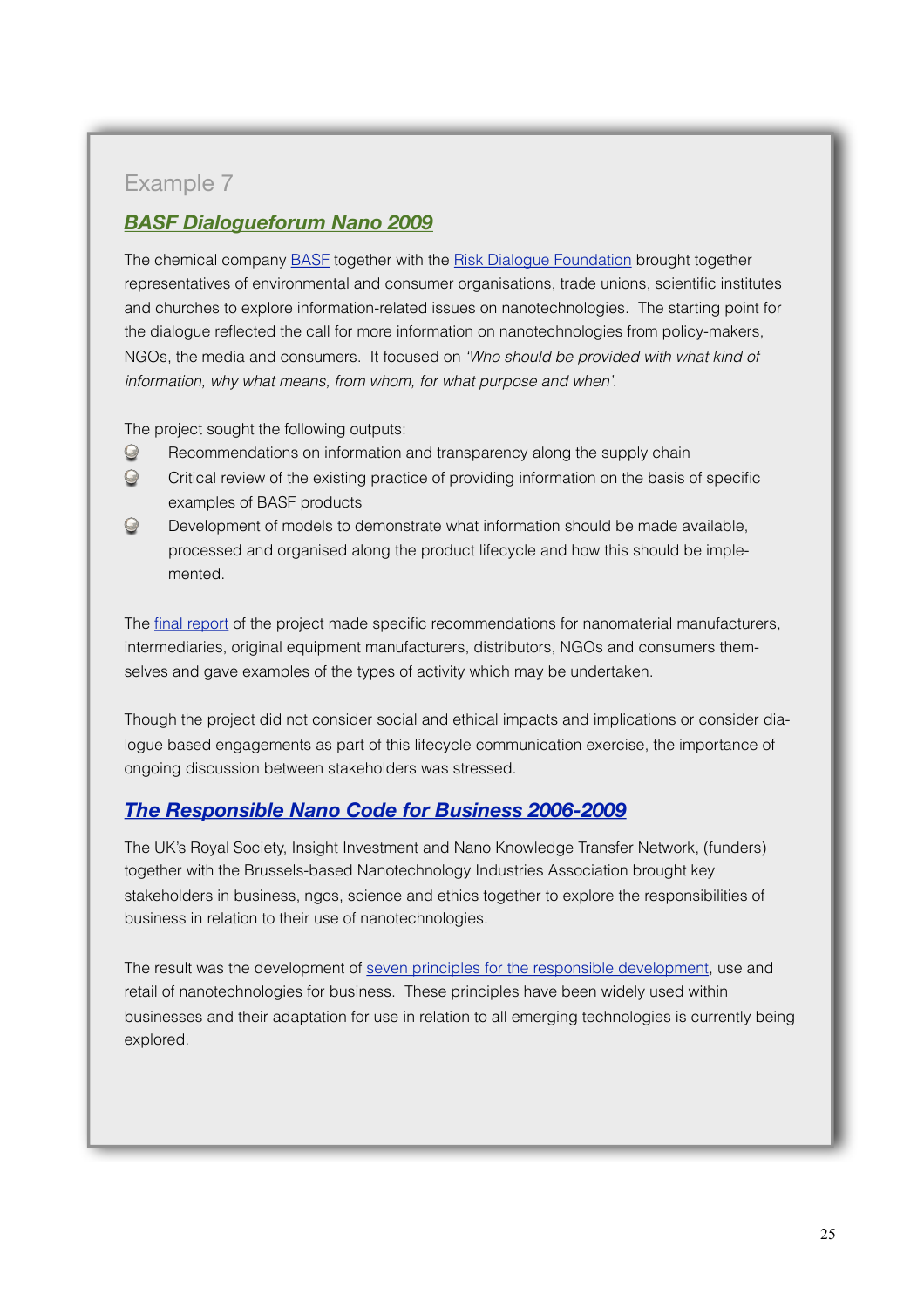## *[ETICA](http://www.bmu.de/english/nanotechnology/nanodialog/doc/47547.php) - Ethical Issues of Emerging ICT Applications 2009-2011*

The ETICA project aimed to identify future applications of ICT and the potential social and ethical issues which may be associated with them over the next 10-15 years. Once identified, they were evaluated and ranked together with recommendations of potential governance structures and incorporated into recommendations for the European Commission.

#### **Multi-stakeholder reflexive methodology**

The project incorporated Technology assessment, Ethical evaluation of European institutions, gender issues and the law which also focused on new EU member states. The multi-stakeholder input also included focus groups with the lay public.

#### **Technologies identified**

| <i>i.</i> Affective Computing                       | ii. Ambient Intelligence      |
|-----------------------------------------------------|-------------------------------|
| iv. Bioelectronics                                  | v. Cloud Computing            |
| vii. Human-Machine Symbiosis viii. Neuroelectronics |                               |
| x. Robotics                                         | xi. Virtual/Augmented Reality |

- iii. Artificial Intelligence
- vi. Future Internet
- ix. Quantum Computing

**Issues identified** - 14 were identified which were clustered into 5 areas: Privacy, Autonomy, Digital divide, Equity and Informed consent

#### **Recommendations to the EC - the detailed recommendations are summarised as follows:**

- Provide regulatory framework which will support Ethical Impact Assessment
- **Establish an ICT Ethics Observatory**
- Establish a forum for stakeholder involvement
- Incorporate ethics into ICT research and development
- Facilitate ethical reflexivity in ICT projects and practice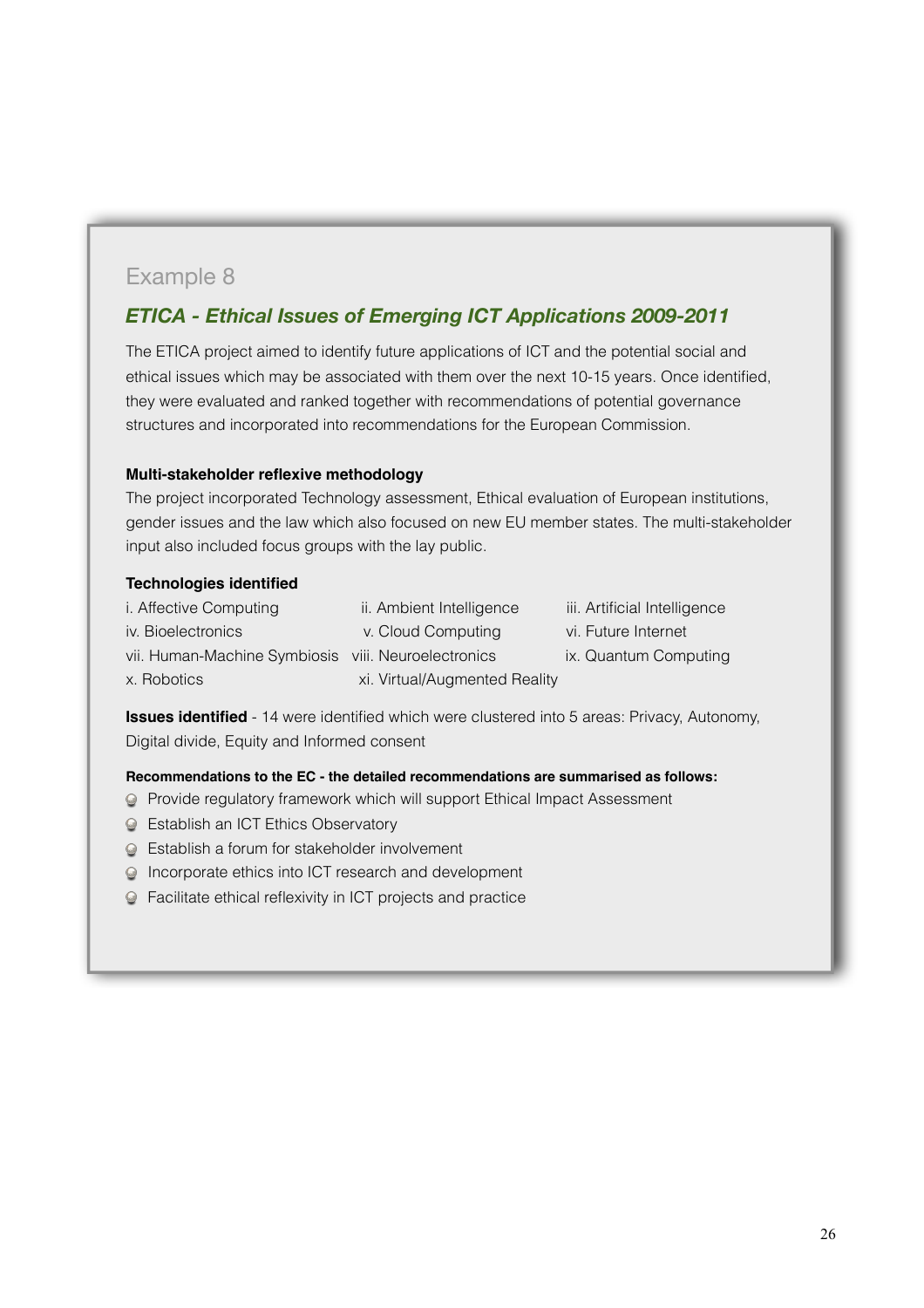## <span id="page-26-0"></span>What type of actions could be foreseen on RRI by the EC and by Member States of the EU

The actions below are a reflection of the views of participants at the DG Research Workshop on [Responsible Research and Innovation in Europe, held in Brussels on 16-17 May 2011.](http://ec.europa.eu/research/science-society/document_library/pdf_06/responsible-research-and-innovation-workshop-newsletter_en.pdf)

| What actions could be foreseen by different stakeholders? |                           |                                                                                                                                                                       |
|-----------------------------------------------------------|---------------------------|-----------------------------------------------------------------------------------------------------------------------------------------------------------------------|
| <b>Area</b>                                               |                           | <b>Examples or Ideas</b>                                                                                                                                              |
| European<br><b>Commission?</b>                            | $\bigcirc$                | Do more to embed public and stakeholder engagement in the devel-<br>opment of common European Values and visions for the EU, Europe<br>2020 and the Innovation Union. |
|                                                           | $\bigcirc$                | Fund an ethics observatory                                                                                                                                            |
|                                                           | $\bm{\Theta}$             | Develop a European platform of best practice to assist in finding<br>appropriate methods of social, ethical and environmental assessment                              |
|                                                           | $\color{red} \bm{\omega}$ | Build capacity (though funding) of stakeholders to engage in RRI                                                                                                      |
|                                                           | $\Theta$                  | Build understanding of social and ethical implications of RRI itself                                                                                                  |
| Governments?                                              | $\bigcirc$                | Ensure appropriate participation of civil society on all phases of<br>research and innovation process                                                                 |
|                                                           | $\Theta$                  | Map/analyse relevant stakeholders and fund/coordinate capacity<br>building of these stakeholders, including researchers                                               |
|                                                           | $\bm{\Theta}$             | Motivate understanding and delivery of impact assessments                                                                                                             |
|                                                           | $\Theta$                  | Foster interdisciplinary cooperation and education                                                                                                                    |
|                                                           | $\Theta$                  | Encourage activities that integrate responsibility and creative problem<br>solving - particularly at school level                                                     |
|                                                           | $\bigcirc$                | Communicate more effectively with stakeholders about the inputs and<br>outputs of dialogues                                                                           |
| <b>Research funders?</b>                                  | $\bm{\Theta}$             | Motivate understanding and delivery of impact assessment                                                                                                              |
|                                                           | $\Theta$                  | Foster interdisciplinary cooperation and education                                                                                                                    |
|                                                           | $\bm{\Theta}$             | Encourage activities that integrate responsibility and creative problem<br>solving                                                                                    |
|                                                           | $\bigcirc$                | Develop broader incentives for researchers other than citations                                                                                                       |
| Universities?                                             | $\Theta$                  | Inspire and motivate researchers to consider wider impacts                                                                                                            |
| <b>Businesses?</b>                                        | $\bigcirc$                | Engage in RRI initiatives more widely                                                                                                                                 |
|                                                           | $\bm{\Theta}$             | Consider the wider impacts of products and services                                                                                                                   |
|                                                           | $\bigcirc$                | Engage with the public and other stakeholders more effectively                                                                                                        |
| <b>NGOs and civil society</b><br>groups?                  | $\bigcirc$<br>$\bigcirc$  | Consider wider implications of positions and campaigns<br>Undertake public engagement more consistently                                                               |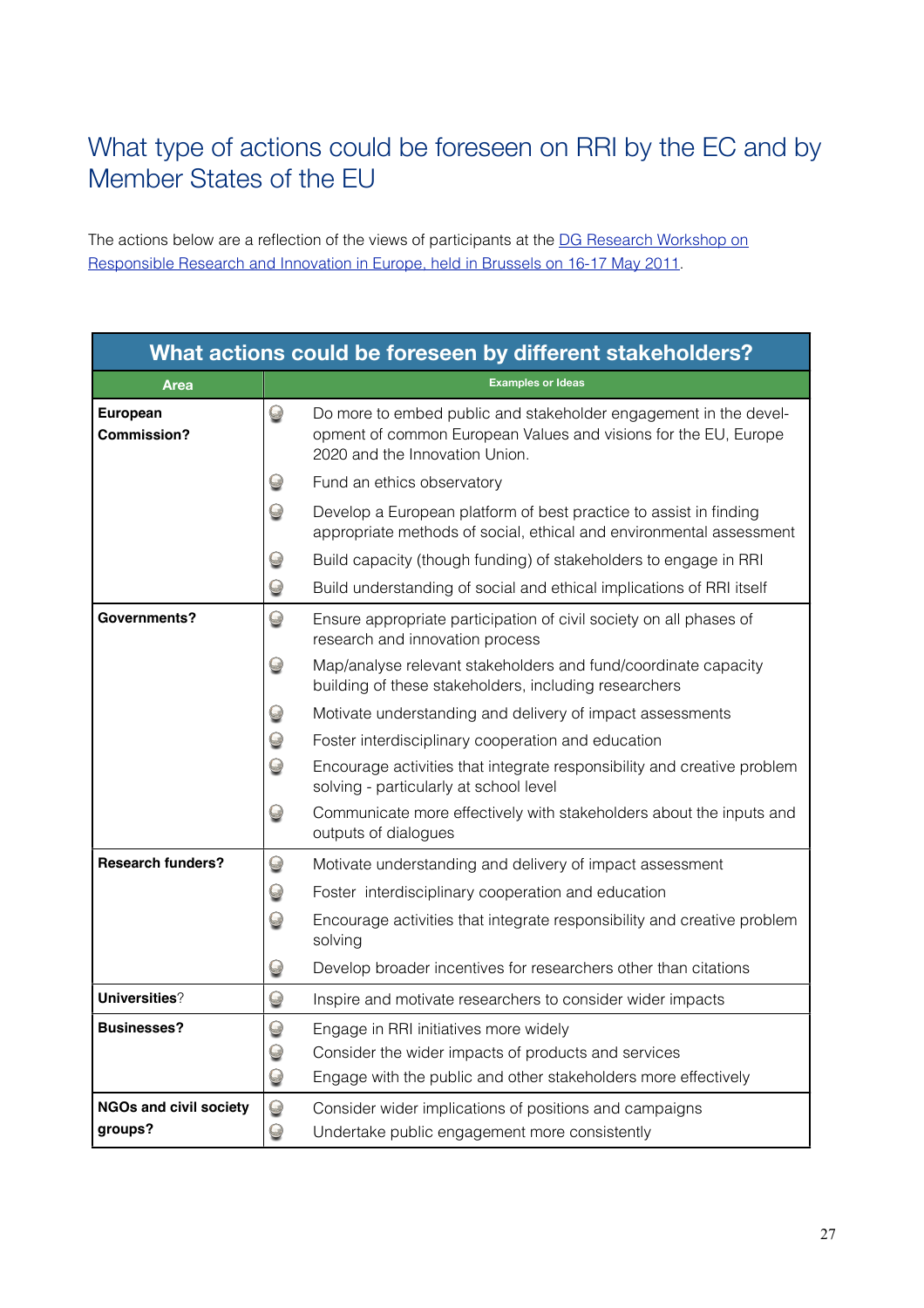## Appendix 1

## <span id="page-27-0"></span>*Examples of initiatives exploring components of RRI*

|                                          | <b>Researcher Funders &amp; Responsible Innovation</b>                                                                                                                                                                                                                        |
|------------------------------------------|-------------------------------------------------------------------------------------------------------------------------------------------------------------------------------------------------------------------------------------------------------------------------------|
| <b>Area</b>                              | <b>Examples or Ideas</b>                                                                                                                                                                                                                                                      |
| <b>Stakeholder</b>                       | <b>Facilitating Alternative Agro-food Networks:</b>                                                                                                                                                                                                                           |
| <b>Involvement in</b><br>research and    | http://www.faanweb.eu/                                                                                                                                                                                                                                                        |
| exploring<br>potential<br><b>impacts</b> | Stakeholder Perspectives on Research Needs -project. FAAN is a project, which<br>engages academics and civil society organisations (CSOs) in a 'co-operative<br>research' (CR) activity and in future research agenda-setting on 'Alternative Agro-<br>Food Networks' (AAFNs) |
|                                          | The French National Institute of Health and Medical Research                                                                                                                                                                                                                  |
|                                          | (INSERM)                                                                                                                                                                                                                                                                      |
|                                          | Develops dialogue and partnership between patients organisations (and their<br>families) and medical research                                                                                                                                                                 |
|                                          | http://extranet.inserm.fr/ & http://extranet.inserm.fr/associations-de-malades                                                                                                                                                                                                |
|                                          | <b>Netherlands Responsible Innovation Project (MVI)</b>                                                                                                                                                                                                                       |
|                                          | See Case Study 1                                                                                                                                                                                                                                                              |
|                                          | Extensive dialogue to inform research directions and explore social and ethical<br>issues                                                                                                                                                                                     |
|                                          | UK EPSRC - Public dialogue to inform direction of nano &                                                                                                                                                                                                                      |
|                                          | health care                                                                                                                                                                                                                                                                   |
|                                          | http://www.epsrc.ac.uk/SiteCollectionDocuments/Publications/reports/                                                                                                                                                                                                          |
|                                          | ReportPublicDialogueNanotechHealthcare.doc                                                                                                                                                                                                                                    |
|                                          | See Case Study 3                                                                                                                                                                                                                                                              |
|                                          | <b>EPSRC Responsible Innovation Project</b>                                                                                                                                                                                                                                   |
|                                          | See Case Study 5                                                                                                                                                                                                                                                              |
|                                          | Exploring the impact of research                                                                                                                                                                                                                                              |
|                                          | http://www.rcuknano.org.uk/what-were-funding/responsible-innovation.html                                                                                                                                                                                                      |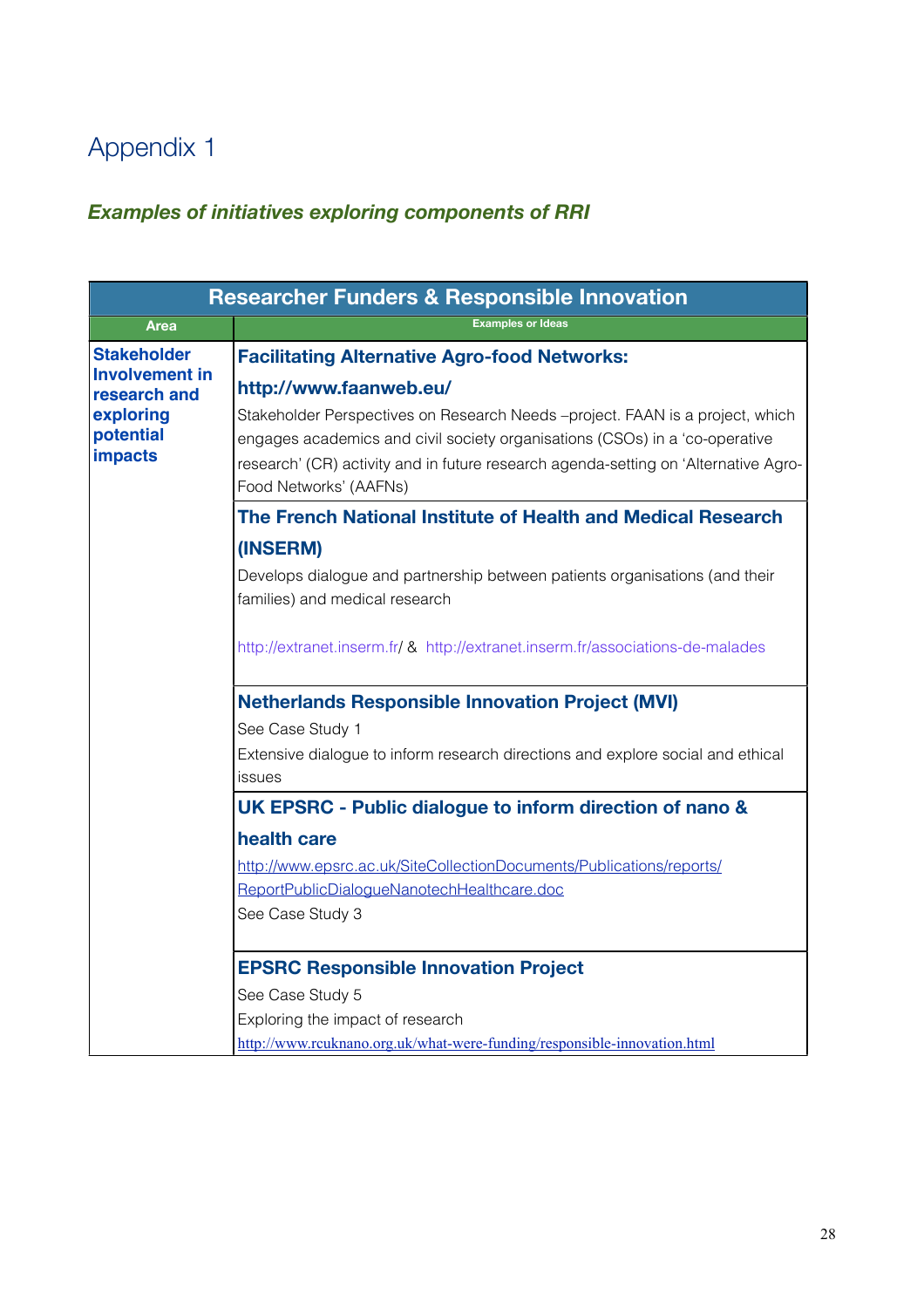| <b>Individual Researchers and Responsible Innovation</b>                        |                                                                                |  |
|---------------------------------------------------------------------------------|--------------------------------------------------------------------------------|--|
| <b>Governance</b>                                                               | <b>Hippocratic Oath for Scientists</b>                                         |  |
| How individual scientists can                                                   | See example 6                                                                  |  |
| reflect on their own approach                                                   | http://en.wikipedia.org/wiki/Hippocratic Oath for scientists                   |  |
| <b>Public engagement</b><br>Socio-Technical Integration Research (STIR) project |                                                                                |  |
|                                                                                 | http://cns.asu.edu/stir/                                                       |  |
|                                                                                 | Centre for Nanotechnology in Society at Arizona State University (CNS-ASU)     |  |
|                                                                                 | 20 laboratory engagement studies to assess and compare the varying             |  |
|                                                                                 | pressures on – and capacities for – laboratories to integrate broader societal |  |
|                                                                                 | considerations into their work                                                 |  |
|                                                                                 |                                                                                |  |
|                                                                                 | <b>UK National Coordinating Centre for Public Engagement</b>                   |  |
|                                                                                 | http://www.publicengagement.ac.uk/                                             |  |
|                                                                                 | Provides assistance to scientists looking to undertake public engagement in    |  |
|                                                                                 | relation to their research.                                                    |  |

| Universities/Research Institutions & Responsible Innovation                    |                                                                                |  |
|--------------------------------------------------------------------------------|--------------------------------------------------------------------------------|--|
| <b>Area</b>                                                                    | <b>Examples or Ideas</b>                                                       |  |
| <b>Motivating researchers</b><br>to consider the wider<br>impact of their work | <b>Socio-Technical Integration Research (STIR) project</b>                     |  |
|                                                                                | http://cns.asu.edu/stir/                                                       |  |
|                                                                                | Centre for Nanotechnology in Society at Arizona State University (CNS-ASU)     |  |
|                                                                                | 20 laboratory engagement studies to assess and compare the varying             |  |
|                                                                                | pressures on – and capacities for – laboratories to integrate broader societal |  |
|                                                                                | considerations into their work                                                 |  |
|                                                                                |                                                                                |  |

| <b>Companies &amp; Responsible Innovation</b> |                                                                                                                |  |
|-----------------------------------------------|----------------------------------------------------------------------------------------------------------------|--|
| <b>Concepts</b>                               | <b>Examples or Ideas</b>                                                                                       |  |
| <b>Stakeholder engagement</b>                 | <b>BASF Dialogueforumnano</b>                                                                                  |  |
|                                               | http://www.risiko-dialog.ch/images/RD-Media/PDF/Themen/Nanotechnologie/basf_di<br>alogueforum nano 2010 en.pdf |  |
|                                               | See Example 7                                                                                                  |  |
|                                               | DuPont EDF - Nano Risk Framework<br>http://nanoriskframework.com/page.cfm?tagID=1095                           |  |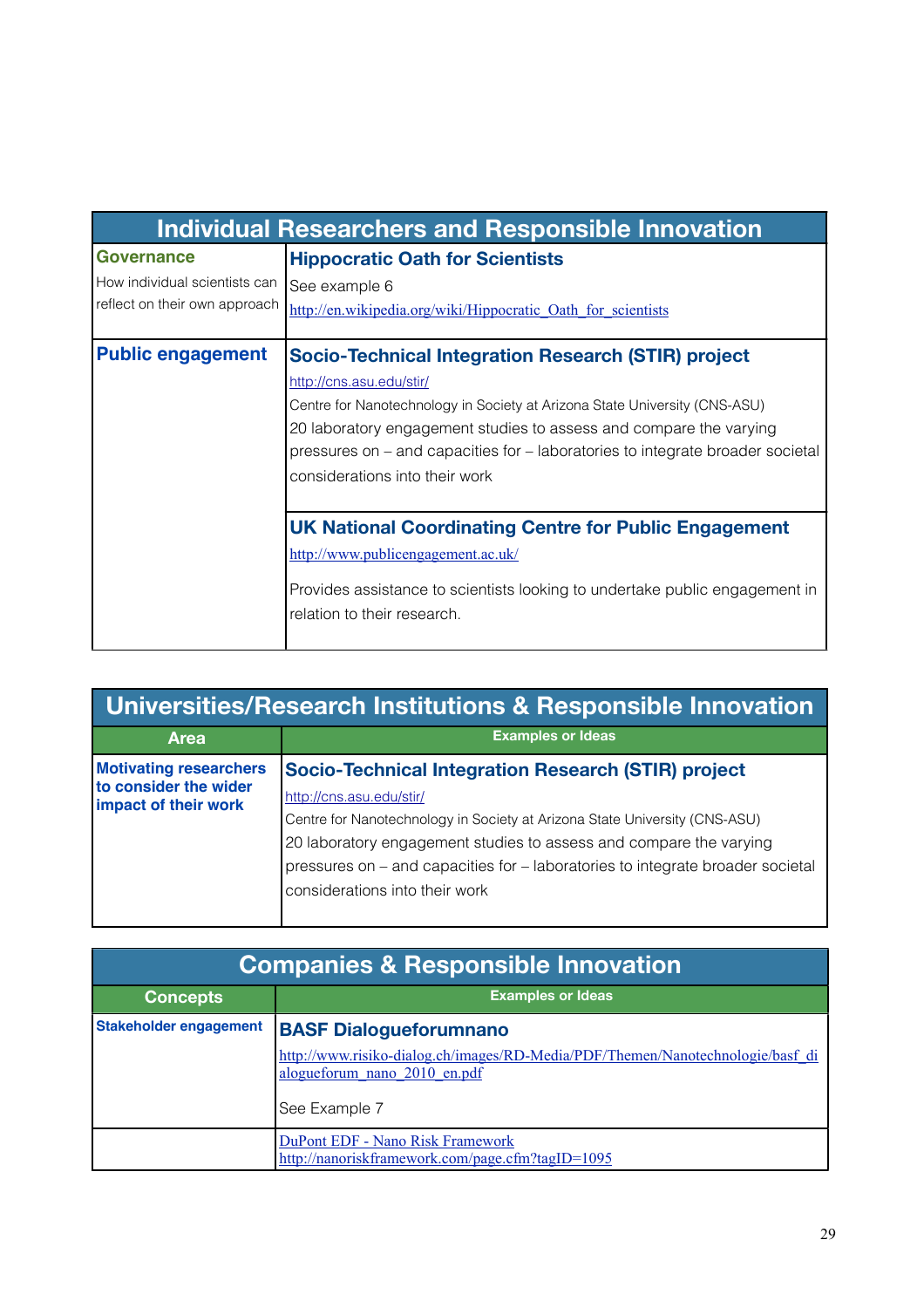## **Governments/Parliaments & Responsible Innovation**

| <b>Concepts</b>                                        | <b>Examples or Ideas</b>                                                                                                                                                                                                                                                                                                                                                                                                                                                                                                                                                                       |
|--------------------------------------------------------|------------------------------------------------------------------------------------------------------------------------------------------------------------------------------------------------------------------------------------------------------------------------------------------------------------------------------------------------------------------------------------------------------------------------------------------------------------------------------------------------------------------------------------------------------------------------------------------------|
| <b>Public engagement</b><br>and innovation<br>strategy | <b>United Kingdom</b><br>Nanotechnologies Issues Dialogue Group and subsequent Stakeholder Forum<br>http://webarchive.nationalarchives.gov.uk/+/http://www.dius.gov.uk/<br>office_for_science/science_in_government/key_issues/nanotechnologies/nidg<br>UK Government public dialogues on<br><b>Synthetic biology</b><br>http://www.raeng.org.uk/news/publications/list/reports/<br>Syn_bio_dialogue_report.pdf<br>Geoengineering<br>http://www.nerc.ac.uk/about/consult/geoengineering-dialogue-final-report.pdf<br>A pilot website www.nanoandme.org for citizens to engage in issues around |
|                                                        | nanotechnologies and to provide information on regulation, CSR, ethics etc.<br>Voluntary Reporting Scheme for Engineered Nanomaterials                                                                                                                                                                                                                                                                                                                                                                                                                                                         |
|                                                        | <b>Germany</b><br>German NanoKommission<br>See Example 2<br>ForumNano - to facilitate RRI among companies                                                                                                                                                                                                                                                                                                                                                                                                                                                                                      |
|                                                        | http://www.gesis.org<br>GESIS – Leibniz-Institute for the Social Sciences is the largest infrastructure<br>institution in<br>Germany.<br>Search: PIAAC (The Program for the International Assessment of Adult<br>Competencies)                                                                                                                                                                                                                                                                                                                                                                 |
|                                                        | <b>Netherlands</b><br>Netherlands Responsible Innovation Project (MVI)<br>See Example1                                                                                                                                                                                                                                                                                                                                                                                                                                                                                                         |
|                                                        | The Dutch NanoPodium project engaged citizens in a constructive dialogue on<br>nanotechnology risks and http://www.nanopodium.nl/CieMDN/                                                                                                                                                                                                                                                                                                                                                                                                                                                       |
|                                                        | <b>France</b><br><b>FAAN</b> is a project, which engages<br>academics and civil society organisations (CSOs) in a 'co-operative<br>research' (CR) activity and in future research agenda-setting on 'Alternative<br>Agro-Food Networks' (AAFNs)                                                                                                                                                                                                                                                                                                                                                |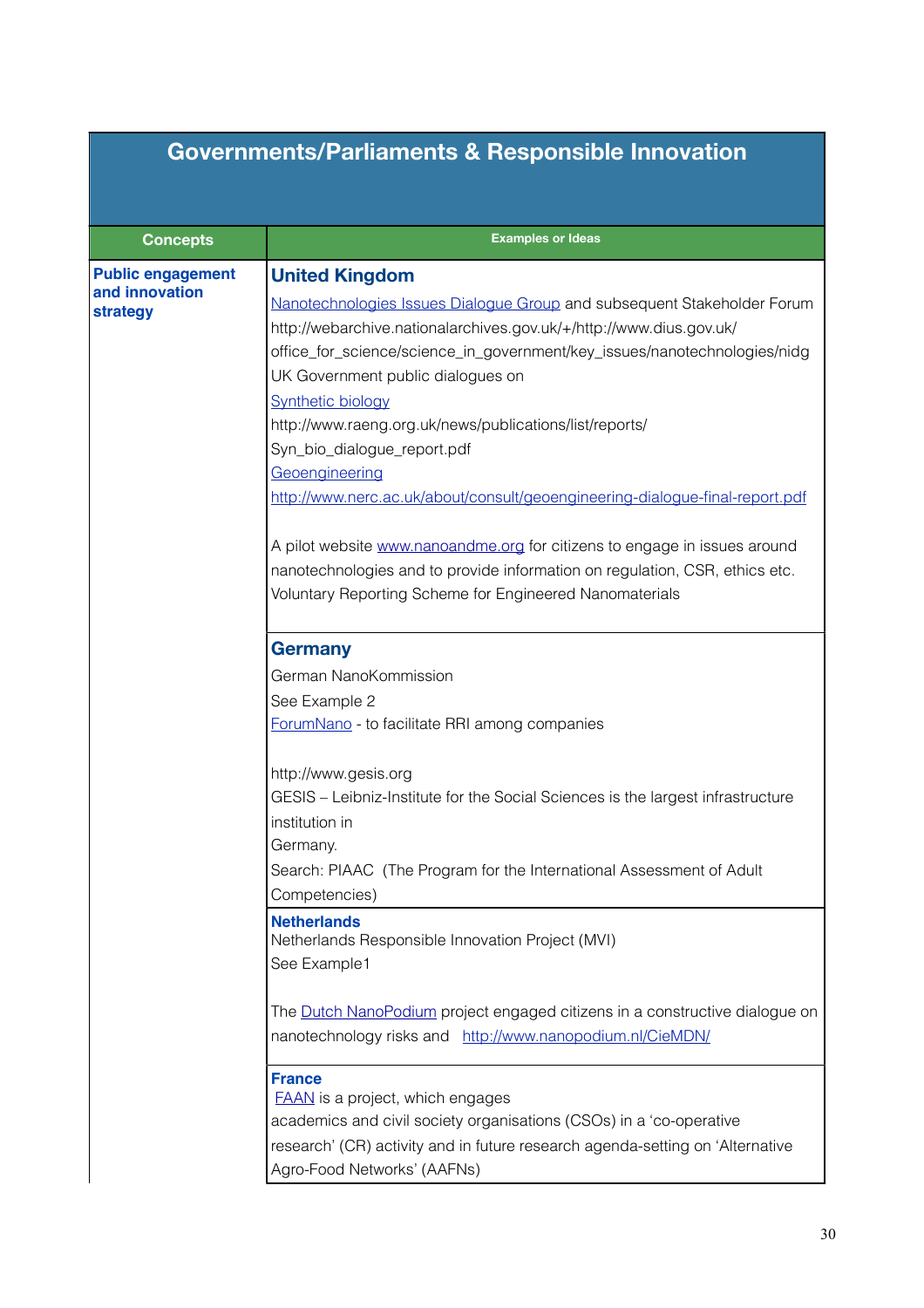## **Governments/Parliaments & Responsible Innovation**

| <b>Concepts</b>   | <b>Examples or Ideas</b>                                                                                                                                                                                                                                                 |
|-------------------|--------------------------------------------------------------------------------------------------------------------------------------------------------------------------------------------------------------------------------------------------------------------------|
|                   | <b>Technology Assessment</b><br>There are technology assessment offices which are created to inform<br>parliaments. These include the Danish Board of Technology<br>Rathenau, Office for Technology Assessment of the German Parliament. STOA<br>office of EU Parliament |
| <b>Governance</b> | <b>Switzerland</b><br>http://www.dcaf.ch/<br>DCAF (a centre for security, development and the rule of law) is an international<br>foundation on the initiative of the Swiss Confederation, as the 'Geneva Centre'<br>for the Democratic Control of Armed Forces'         |

| <b>NGOs &amp; Responsible Innovation</b> |                                                                              |
|------------------------------------------|------------------------------------------------------------------------------|
| <b>Area</b>                              | <b>Examples or Ideas</b>                                                     |
| <b>Public engagement</b>                 |                                                                              |
|                                          | NGOs have also involved the public in their deliberations. Friends of the    |
|                                          | Earth Germany has undertaken a series of engagements to reflect on what      |
|                                          | would be a socially desirable future for nanotechnologies and the Federation |
|                                          | of German Consumer Organisations (VZVB) also undertook public dialogues      |
|                                          | to inform their approach. In the UK, Greenpeace together with the            |
|                                          | Universities of Cambridge and Newcastle and the UK's Guardian newspaper      |
|                                          | held a 'Citizen's Jury' on nanotechnologies in 2005 while the consumer group |
|                                          | Which? undertook it's own public engagement regarding Nanotechnologies       |
|                                          | to help inform its programme on Nano and Cosmetics in 2008.                  |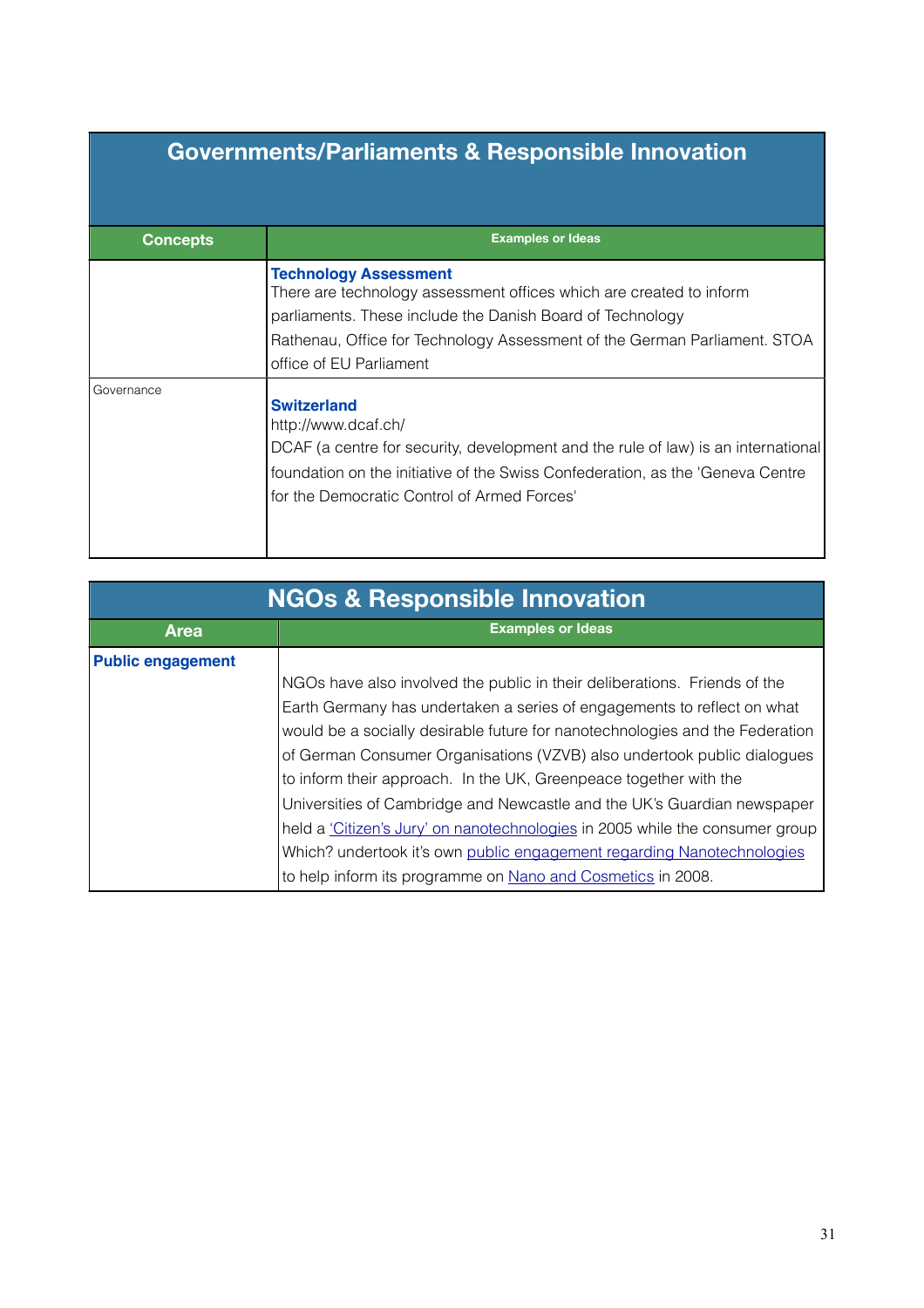### *About this report*

This report is intended to explore the issues around Responsible Research and Innovation, particularly, though not exclusively, as expressed by participants at the [DG Research Workshop on Responsible](http://livepage.apple.com/)  [Research and Innovation in Europe in Brussels on 16-17 May 2011](http://livepage.apple.com/)

### <span id="page-31-0"></span>*About Hilary Sutcliffe*

Hilary is the Director of [MATTER](http://www.matterforall.org/), a 'think tank' with a multi-stakeholder steering group which seeks to 'make new technologies work for us all' through the promotion of strong governance, the engagement of stakeholders and the focus of science and technology for social and environmental benefit.

Prior to MATTER she initiated and ran the secretariat of the Responsible Nano Code - a multi-stakeholder initiative to develop a principles-based code of conduct for companies involved in the development of nanotechnologies and developed [www.nanoandme.org](http://www.nanoandme.org) a pilot website to provide the public with easy to understand information on nanotechnologies.

This followed a career in corporate responsibility and stakeholder engagement and communication in London and New York with clients as diverse as BT, Novo Nordisk, Allied Domeq, the UK Government's Cabinet Office and the Ethical Trading Initiative. She has a Masters degree in Responsibility in Business Practice from the University of Bath, sat on Amnesty International UK Business Group and was a founder of the Resource Centre for the Social Dimensions of Business Practice and a board director of the Ethical Investment Research Service.

Hilary is currently on the External Advisory Board of the University of Michigan Risk Science Centre in the USA & on the Advisory Board of the Institute of Innovation Research at Manchester Business School, University of Manchester, UK.

From Hilary Sutcliffe: The views expressed in this report are entirely my own and do not, necessarily, reflect the views of MATTER Steering Group or Businesses Group or the European Commission.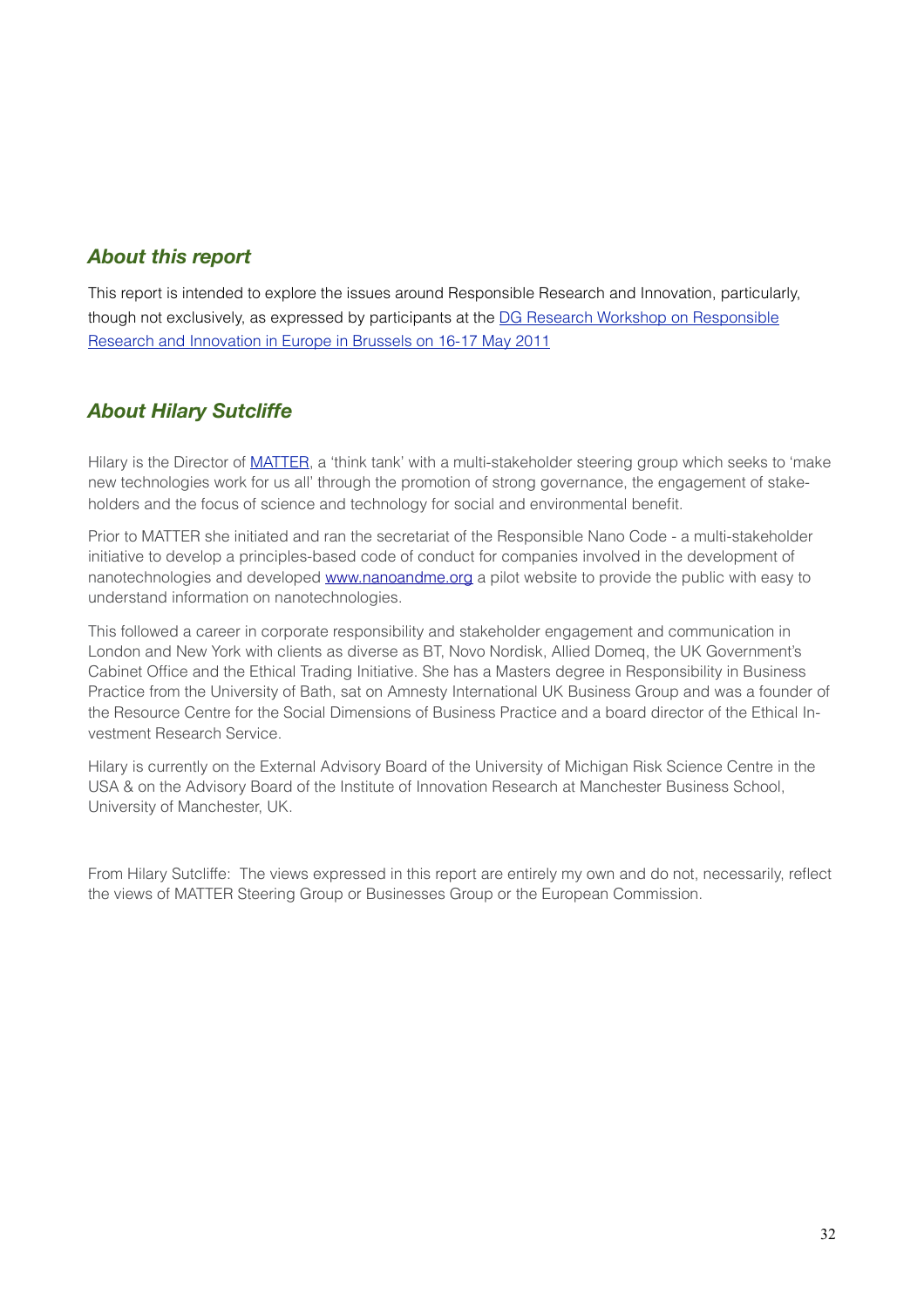## <span id="page-32-0"></span>*Bibliography*

<span id="page-32-1"></span><sup>1</sup>DG Research Workshop on Responsible Research & Innovation in Europe. Brussels on 16-17 May 2011 Newletter, obtained through the internet (accessed 12/09/2011) [http://ec.europa.eu/research/science-society/document\\_library/pdf\\_06/responsible-research-and-innovation](http://ec.europa.eu/research/science-society/document_library/pdf_06/responsible-research-and-innovation-workshop-newsletter_en.pdf) [-workshop-newsletter\\_en.pdf](http://ec.europa.eu/research/science-society/document_library/pdf_06/responsible-research-and-innovation-workshop-newsletter_en.pdf)

<span id="page-32-2"></span>2 [Franco-British workshop on responsible innovation: From concepts to practice 23-24 May 2011](http://www.ambafrance-uk.org/Videos-and-presentations-from-the,19118) - various.

obtainable through the internet http://www.ambafrance-uk.org/Videos-and-presentations-from-the,19118

<span id="page-32-3"></span>3Von Schomberg (2011) ' Prospects for Technology Assessment in a framework of responsible research and innovation ' in: M. Dusseldorp and R. Beecroft (eds). Technikfolgen abschätzen lehren: Bildungspotenziale transdisziplinärer Methoden,Wiesbaden: Vs Verlag, in print

<span id="page-32-4"></span>4 Speeches various MATTER Emerging Technologies Governance Brainstorm Dec 2010 obtained through the internet <http://www.matterforall.org/events/>

<span id="page-32-5"></span>5 Speeches various MATTER Emerging Technologies Governance Brainstorm Dec 2010 obtained through the internet <http://www.matterforall.org/events/>

<span id="page-32-6"></span><sup>6</sup> DG Research Workshop on Responsible Research & Innovation in Europe. Brussels on 16-17 May 2011 Newletter, obtained through the internet (accessed 12/09/2011) [http://ec.europa.eu/research/science-society/document\\_library/pdf\\_06/responsible-research-and-innovation](http://ec.europa.eu/research/science-society/document_library/pdf_06/responsible-research-and-innovation-workshop-newsletter_en.pdf) [-workshop-newsletter\\_en.pdf](http://ec.europa.eu/research/science-society/document_library/pdf_06/responsible-research-and-innovation-workshop-newsletter_en.pdf)

<span id="page-32-7"></span><sup>7</sup> [Franco-British workshop on responsible innovation: From concepts to practice 23-24 May 2011](http://www.ambafrance-uk.org/Videos-and-presentations-from-the,19118) - various http://www.ambafrance-uk.org/Videos-and-presentations-from-the,19118

<span id="page-32-8"></span>8 Robert Winston "Bad Ideas?" An Arresting History of Our Inventions: Bantam Press (2010)

<span id="page-32-9"></span>9 Towards Anticipatory Governance, the experience with Nanotechnology, [Risto Karinen](http://www.springerlink.com/content/?Author=Risto+Karinen) and [David H.](http://www.springerlink.com/content/?Author=David+H.+Guston)  [Guston](http://www.springerlink.com/content/?Author=David+H.+Guston) [Sociology of the Sciences](http://www.springerlink.com/content/0167-2320/), 2010, Volume 27, 4, 217-232, DOI: 10.1007/978-90-481-2834-1\_12

<span id="page-32-10"></span><sup>10</sup> Edelman Trust Barometer 2011\_ Obtained through the internet

http://www.edelman.com/trust/2011/uploads/Edelman Trust Barometer Global Deck.pdf (accessed 12/09/2011)

<span id="page-32-11"></span><sup>11</sup> M King, H Sutcliffe (2011) [What the public want to know about company use of new technologies](http://www.matterforall.org/pdf/MATTER-What-does-the-public-want-re-nano-Final.pdf) Obtainable via the internet [www.matterforall.org](http://www.matterforall.org) (accessed 12/09/2011)

<span id="page-32-12"></span>12 Speech Pierre-Benoit Joly, Franco-British workshop on responsible innovation: From concepts to practice 23/5/2011 <http://www.ambafrance-uk.org/Videos-and-presentations-from-the,19118>

<span id="page-32-13"></span><sup>13</sup> DG Research Workshop on Responsible Research & Innovation in Europe. Brussels on 16-17 May 2011 Newletter, obtained through the internet (accessed 12/09/2011) [http://ec.europa.eu/research/science-society/document\\_library/pdf\\_06/responsible-research-and-innovation](http://ec.europa.eu/research/science-society/document_library/pdf_06/responsible-research-and-innovation-workshop-newsletter_en.pdf) [-workshop-newsletter\\_en.pdf](http://ec.europa.eu/research/science-society/document_library/pdf_06/responsible-research-and-innovation-workshop-newsletter_en.pdf)

<span id="page-32-14"></span><sup>14</sup>Von Schomberg (2011) ' Prospects for Technology Assessment in a framework of responsible research and innovation ' in: M. Dusseldorp and R. Beecroft (eds). Technikfolgen abschätzen lehren: Bildungspotenziale transdisziplinärer Methoden,Wiesbaden: Vs Verlag, in print

<span id="page-32-15"></span><sup>15</sup> M King, H Sutcliffe (2011) [What the public want to know about company use of new technologies](http://www.matterforall.org/pdf/MATTER-What-does-the-public-want-re-nano-Final.pdf) Obtained through the internet [www.matterforall.org](http://www.matterforall.org) (accessed 12/09/2011)

<span id="page-32-16"></span>16 Speech Prof Judith Petts, Franco-British workshop on responsible innovation: From concepts to practice 23/5/2011 <http://www.ambafrance-uk.org/Videos-and-presentations-from-the,19118>

<span id="page-32-17"></span><sup>17</sup> [Stephen B Johnson, Where good ideas come from, the natural history of innovation. Penguin books 2010](http://livepage.apple.com/)